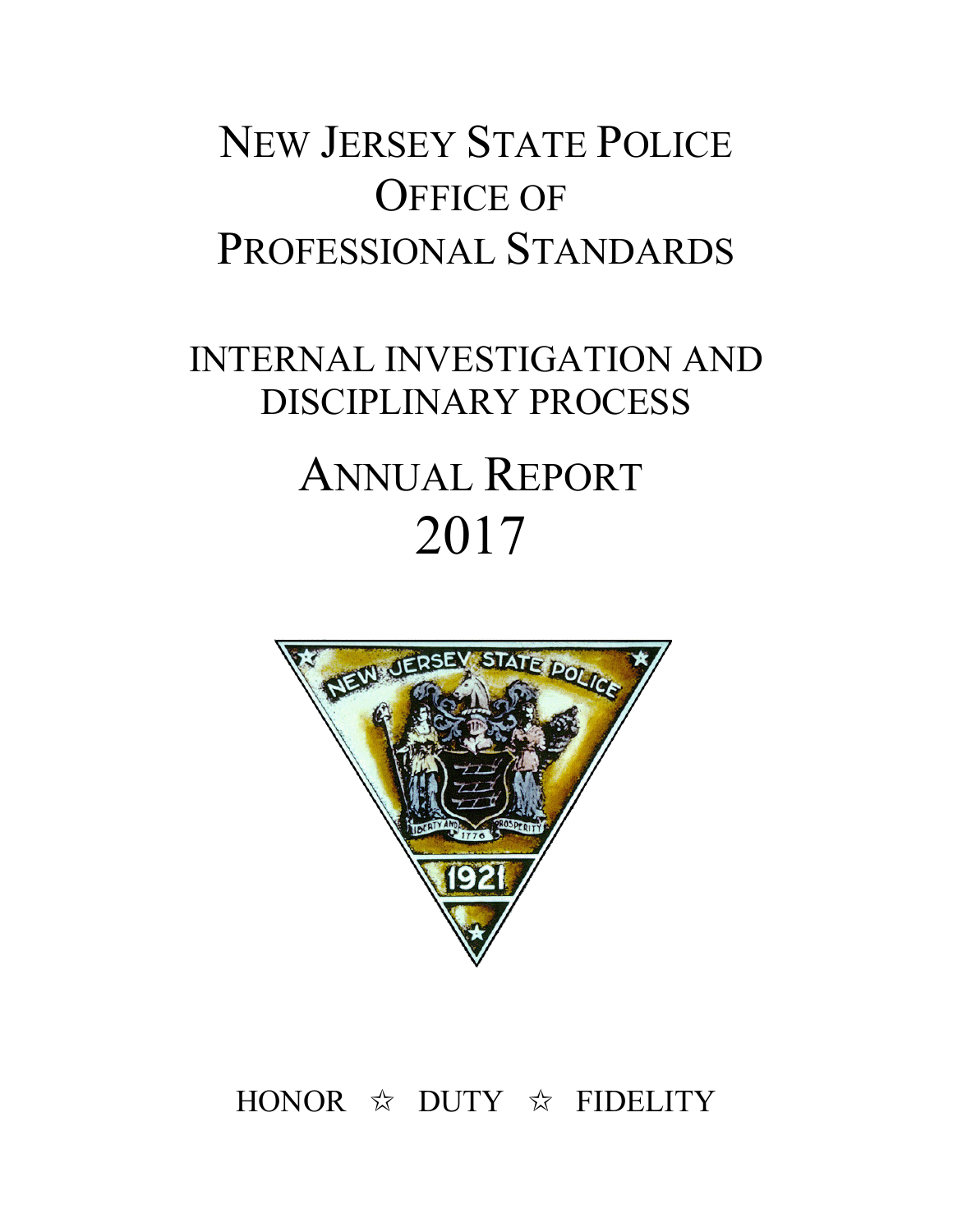## **TABLE OF CONTENTS**

| EEO / AA Investigations and/or Compliance Investigations Forwarded to OPS 6 |
|-----------------------------------------------------------------------------|
|                                                                             |
|                                                                             |
|                                                                             |
| On-duty Conduct: State Police or                                            |
|                                                                             |
|                                                                             |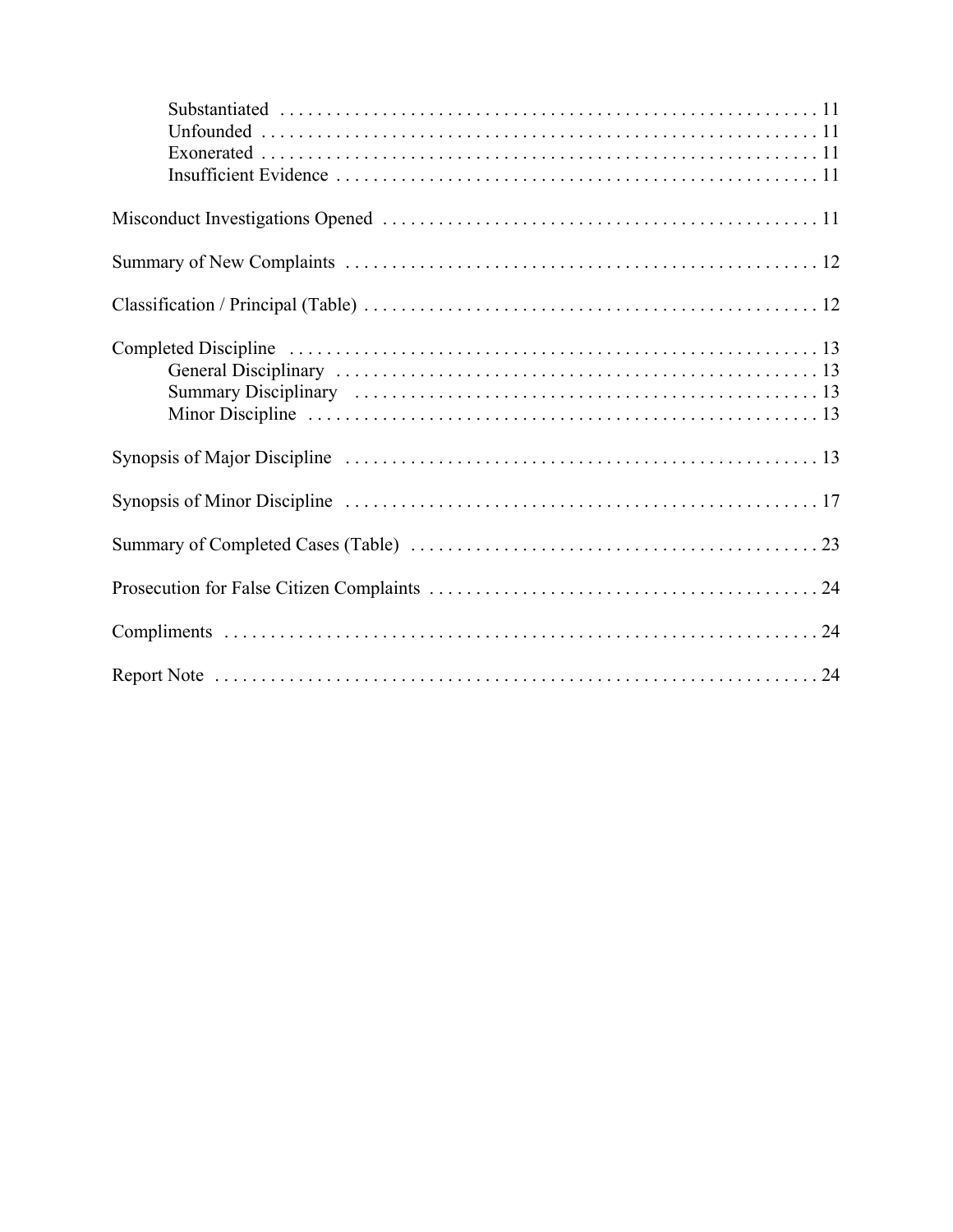#### **FROM THE COLONEL...**

I am pleased to present the Governor, the Legislature and the citizens of New Jersey with the New Jersey State Police, *2017 Office of Professional Standards Annual Report* ("*the report*"). The State Police began producing this report in the year 2000 in response to legislation providing the public with an ability to examine the internal affairs function of the State Police and be reassured that it is truly operating in a trustworthy and acceptable manner. This year is no exception. Herein, the reader will find clearly presented topics, including descriptions of the current Office of Professional Standards (OPS) Table of Organization and related office functions, an explanation of the classification process for all reportable incidents, the system by which incidents are addressed and disposed of, and finally, a detailed analysis of the data compiled during 2017.

A law enforcement entity in a democratic society can tie its effectiveness directly to the level of trust it enjoys within the community it serves. A significant factor in gaining and maintaining that trust is ensuring that there is a strict allegiance to a highly professional and transparent internal affairs function. It follows that the execution of the internal affairs function within a professional law enforcement entity presents challenges that require constant and consistent vigilance. I believe that a fair review of the *2017 Annual Report* will support the conclusion that the New Jersey State Police maintains that level of vigilance.

This introduction will not restate all of the facts, figures and analysis articulated in this report, other than to remind the reader that troopers of the New Jersey State Police engaged in more than 1,688,000 police/citizen contacts during the calendar year 2017. Any single complaint reported to the OPS that was generated within that vast number of contacts was, without exception, assigned a number, classified, and addressed in accordance with established highly-reputable best practices.

In addition to adhering to best practices, we conduct further system checks and balances through an auditing process conducted by the Office of Law Enforcement Professional Standards (OLEPS), Office of the Attorney General. Twice annually, OLEPS conducts a comprehensive audit of the OPS functions, including a thorough critique of all misconduct cases closed during the period under review. To date, these audits support the conclusion that OPS continues to operate at the highest levels of proficiency and police accountability.

My personal commitment to the mission of the Office of Professional Standards is unwavering. I want to express my sincere appreciation for the hard work and dedication of the men and women of that office as, once again, I present to you the *2017 Office of Professional Standards Annual Report*.

Honor, Duty and Fidelity,

Patrick f. Callahon

Patrick J. Callahan Colonel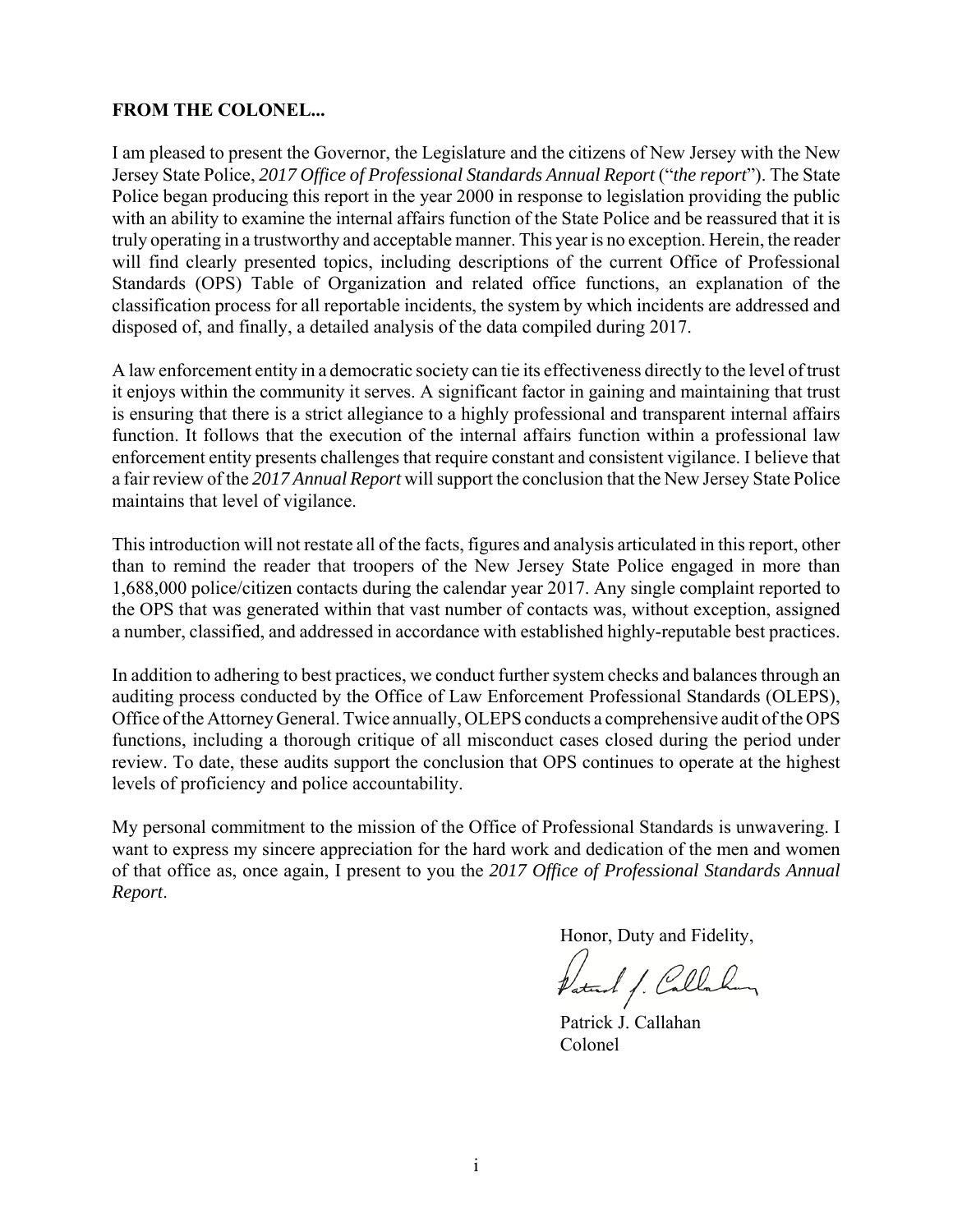#### **EXECUTIVE SUMMARY**

This report provides the Governor, State Legislature, the citizens of the State of New Jersey, and all other interested parties a brief history of the State Police internal affairs process and a comprehensive look at the disciplinary system employed by the Division. Included in the report are explanations of how the Division receives complaints, classifies the allegations, assigns cases for investigation, and adjudicates substantiated charges against enlisted members. The report also provides overviews of major and minor discipline imposed in 2017 as the result of substantiated allegations and other corrective actions taken by the Division to address aberrant behavior.

#### **OFFICE OF PROFESSIONAL STANDARDS**

In 1999, the Attorney General's Office conducted a review of the Division's disciplinary system. As a result of this review, the Internal Affairs Bureau was reorganized and the Office of Professional Standards was established. The investigative and adjudication functions were transferred from the Division Staff Section and placed under the control of a major, reporting directly to the Superintendent. During 2001, the Division Standing Operating Procedure that governs the Office of Professional Standards was completely revised, and the new policy was adopted in January 2002. This revision resulted in the formation of two distinct bureaus within the office. As of December 2017, the Office of Professional Standards consisted of sixty-two (62) persons. This included eight (8) professional support personnel and fifty-four (54) enlisted persons. This figure represents an overall increase of three (3) additional members over the previous year.

#### **INTERNAL AFFAIRS INVESTIGATION BUREAU**

The Internal Affairs Investigation Bureau is responsible for investigating all misconduct complaints made against enlisted members of the State Police. This bureau is commanded by a captain holding the position of bureau chief. The bureau also has an assistant bureau chief holding the rank of lieutenant. In addition, there are regional field units staffed with investigators, which are located in the northern, central, and southern parts of the state.

## **INTAKE AND ADJUDICATION BUREAU**

The Intake and Adjudication Bureau is commanded by a captain, as bureau chief, and a lieutenant, as assistant bureau chief. The bureau is divided into four (4) units with varying responsibilities:

Intake Unit: This unit accepts, classifies, and assigns or refers all reportable incidents received by the Office of Professional Standards. This unit is also responsible for notifying complainants of the Division's response to their complaints.

Administrative Internal Proceedings Unit: This unit is responsible for the adjudication of substantiated allegations, convening disciplinary hearings and serving as a liaison between the Office of Professional Standards, the Office of the Attorney General, the Office of Law Enforcement Professional Standards, and the Office of Administrative Law.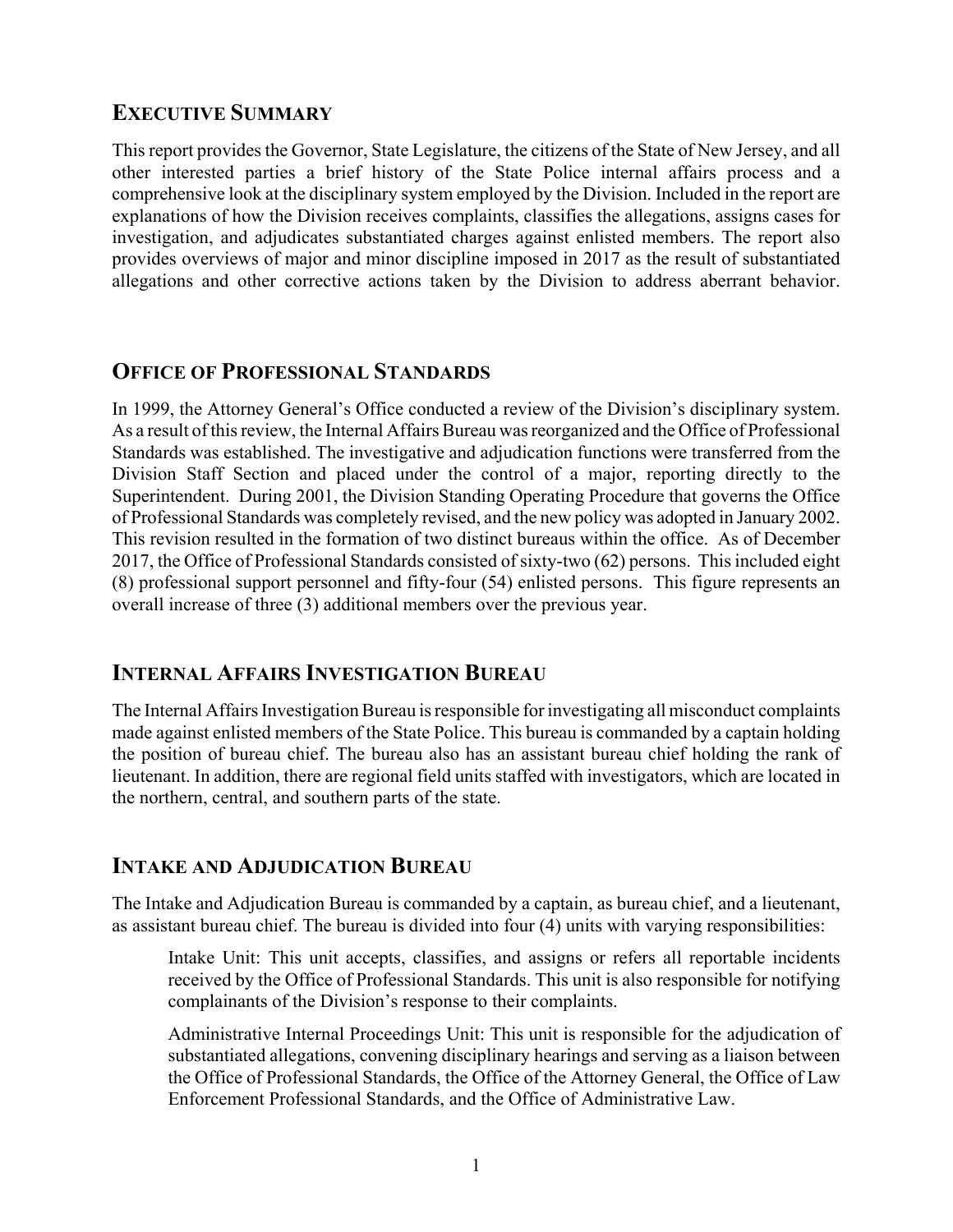Staff Inspection Unit: This unit is responsible for instructing field officers in proper inspection techniques, reviewing inspection reports submitted by field supervisors, conducting evidence and administration inspections of stations and field units, and examining supervisory mobile video recording reviews.

Civil Proceedings Unit: This unit is responsible for recording, classifying, and tracking all civil actions filed against the Division or its individual members. The unit reviews and forwards all requests for legal representation to the proper agency, whether criminal or civil. Further, the unit acts as liaison between the Superintendent's Office, the Chief of Staff and the Office of Professional Standards Commanding Officer to the appropriate personnel within the Attorney General's Office regarding civil litigation matters. In addition, the unit compiles and provides, in a timely and thorough manner, all requested discovery related to civil litigation to the Attorney General's Office. The unit is also charged with researching policies, procedures, training and disciplinary issues in relation to legal matters concerning the Division.

#### **Office of Professional Standards**



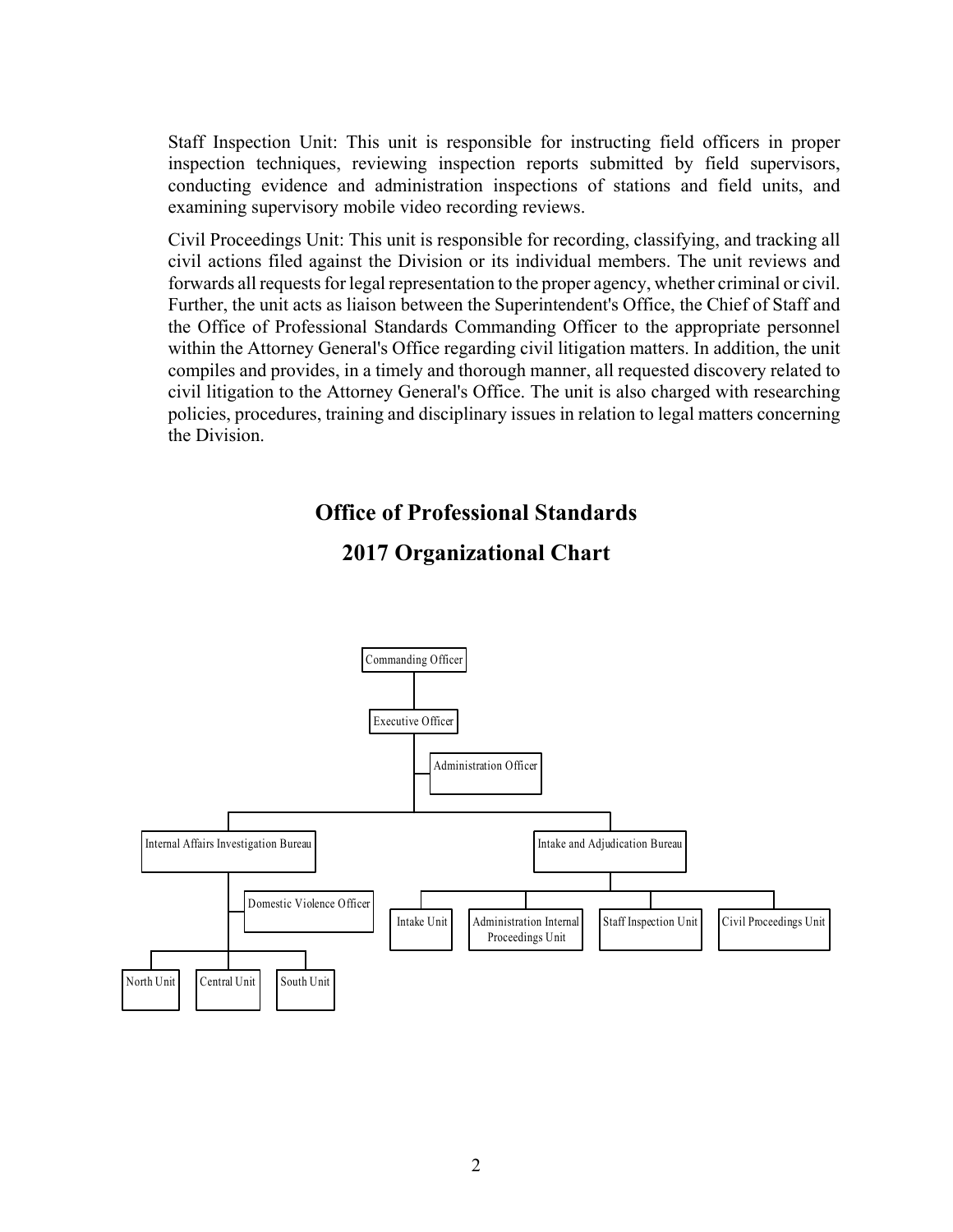## **OFFICE OF LAW ENFORCEMENT PROFESSIONAL STANDARDS**

In recognition of the strong public policy interest in perpetuating the quality and standards established under the 1999 Consent Decree, on August 27, 2009, the Legislature enacted the Law Enforcement Professional Standards Act of 2009, L. 2009, c. 52:17B-222 et seq. This Act established the Office of Law Enforcement Professional Standards (OLEPS) within the Office of the Attorney General. OLEPS was formed to assume the functions that had been performed by the independent monitoring team under the consent decree.

As part of its statutory responsibilities, OLEPS reviews all Division rules, regulations, standing operating procedures and operations instructions relating to the consent decree. This ensures that the Division maintains or enhances its practices on matters pertaining to any applicable nondiscriminatory policy established by the Attorney General, affecting, for example, the laws of arrest and search and seizure, documentation of motor vehicle stops and other law enforcement activities occurring during the course of motor vehicle stops.

The Act further authorizes OLEPS to conduct operations audits and independent analyses of data, as necessary, to identify any potential disparity in enforcement and systemic problems that may exist. These audits examine the integrity of motor vehicle stops, post-stop enforcement actions, supervision of patrol activities, training provided to Division members assigned to patrol duties, investigations of alleged misconduct and other matters affecting the integrity of the Division. Based on its audits, OLEPS is required to prepare a biannual report that evaluates the Division's compliance with relevant performance standards and procedures that include aggregate statistics on the Division's traffic enforcement activities and procedures, segregated by Division station and providing aggregate data on race and ethnicity of the civilians involved. The biannual report also provides aggregate data regarding misconduct investigations, the number of external, internal and total complaints received, and the disposition of those complaints.

The Attorney General and the Division are dedicated to serving the public and to providing the most vigorous, lawful, and nondiscriminatory implementation of law enforcement practices and procedures possible.

## **STATE POLICE DISCIPLINARY PROCESS**

The New Jersey State Police is a statewide police organization that provides a full range of police services. The Division is comprised of three thousand, nine hundred ninety-four (3,994) employees. of which two thousand, seven hundred forty-three (2,743) are sworn members, and one thousand, two hundred fifty-one  $(1,251)$  are civilian members.<sup>1</sup>

Due to the unique mission of the New Jersey State Police, the Office of Professional Standards is tasked with handling complaints from the public regarding troopers' conduct, as well as allegations of criminal conduct by members.

In 2017, troopers were involved in excess of one million, six hundred eighty-eight thousand, seven

 $<sup>1</sup>$  As of December 2017</sup>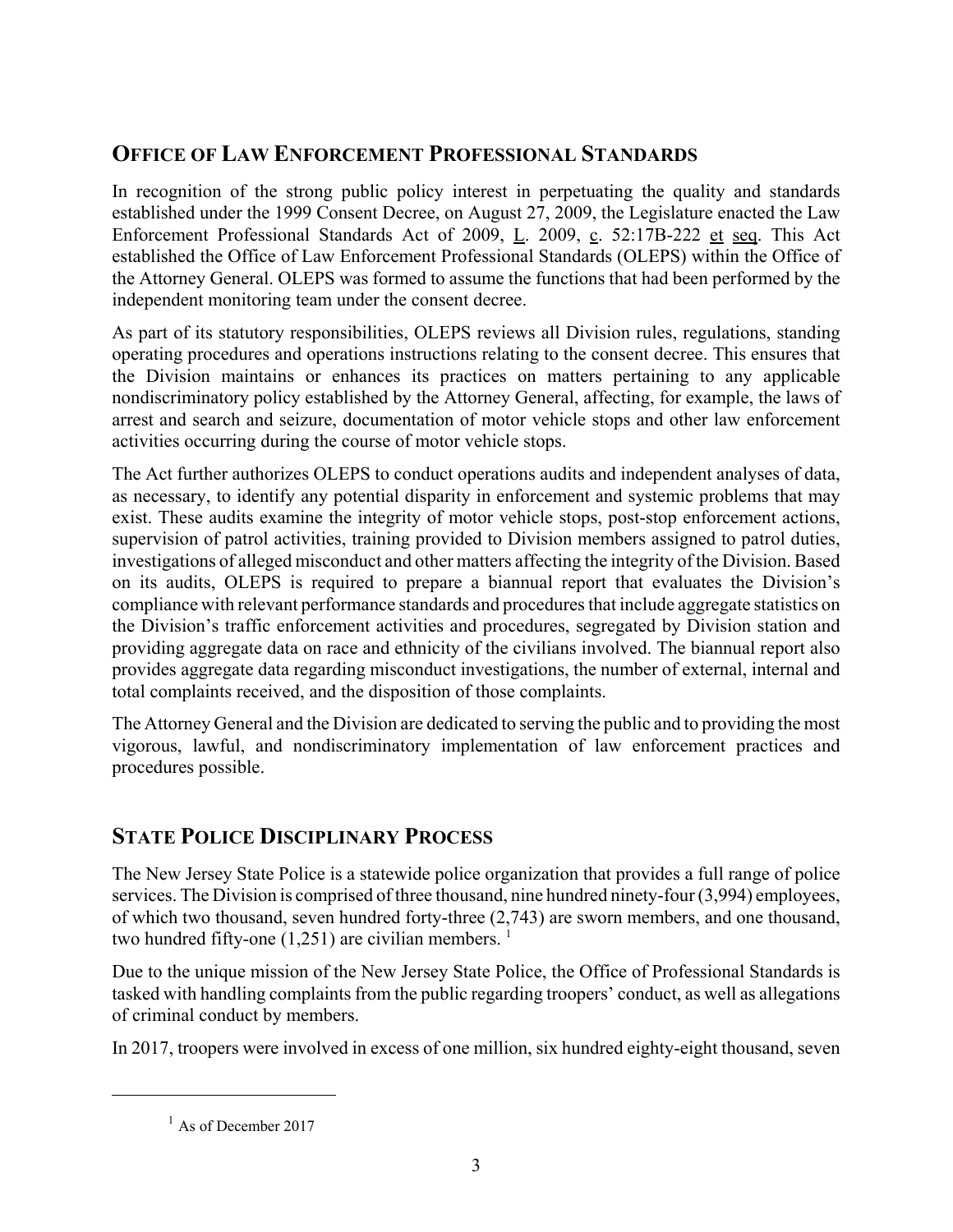hundred forty-nine (1,688,749) police/citizen contacts. Though most of these interactions were routine, many involved stressful and critical situations.

The disciplinary system of the New Jersey State Police is unique within the state. The New Jersey Supreme Court has recognized:

Unlike the comparably routine issues of discipline that might arise in connection with employees in other departments of state government, the discipline of state troopers implicates not only the proper conduct of those engaged in the most significant aspects of law enforcement, involving the public safety and the apprehension of dangerous criminals, but also the overall effectiveness, performance standards, and morale of the State Police. As such, discipline of state troopers involves the most profound and fundamental exercise of managerial prerogative and policy.<sup>2</sup>

The statistics and cases embodied in this report represent all disciplinary matters involving troopers. It would be inaccurate to attribute the sum of these statistics and cases to allegations solely arising from citizen complaints alleging line of duty misconduct on the part of a trooper. The statistics also include internally generated allegations of violations of the Division's Rules and Regulations, as well as complaints of misconduct while off duty.

## **COMPLAINT PROCESS**

The New Jersey State Police accepts, reviews, and responds to complaints received from the public, including anonymous complaints, complaints from third-party witnesses, and complaints from parties not directly involved in the incident.

Complaints may be made in person at any State Police facility, by telephone or fax, or through regular mail. The Office of Professional Standards does not accept direct e-mail complaints; however, other State Agencies do, such as Citizen Services of the Office of the Attorney General, who, in turn, will forward such complaints to the Division of State Police.

The Division continues its commitment to ensuring that members of the public have ease of access to the compliment/complaint system. In 1999, the State Police instituted and advertised a toll free hotline available twenty-four hours a day that goes directly to the Office of Professional Standards. In addition, every on-duty member interacting with the public is required to carry informational brochures and compliment/complaint forms that must be provided to anyone who objects to or compliments the trooper's conduct.

Further, Citizens may request OLEPS to review an OPS investigation if they are not satisfied with the outcome. Each of these initiatives has continued to provide citizens significantly more opportunities to provide feedback, compliments or complaints about the operation of the Division and its personnel.

As stated previously, the Intake Unit of the Office of Professional Standards is responsible for receiving, documenting, processing, classifying, and disseminating all complaints against sworn members of the New Jersey State Police alleging misconduct by its members. This includes complaints made by citizens, as well as employment-related disciplinary matters.

<sup>&</sup>lt;sup>2</sup> State of New Jersey v. State Troopers Fraternal Association, 134 N.J. 393, 416 (1993).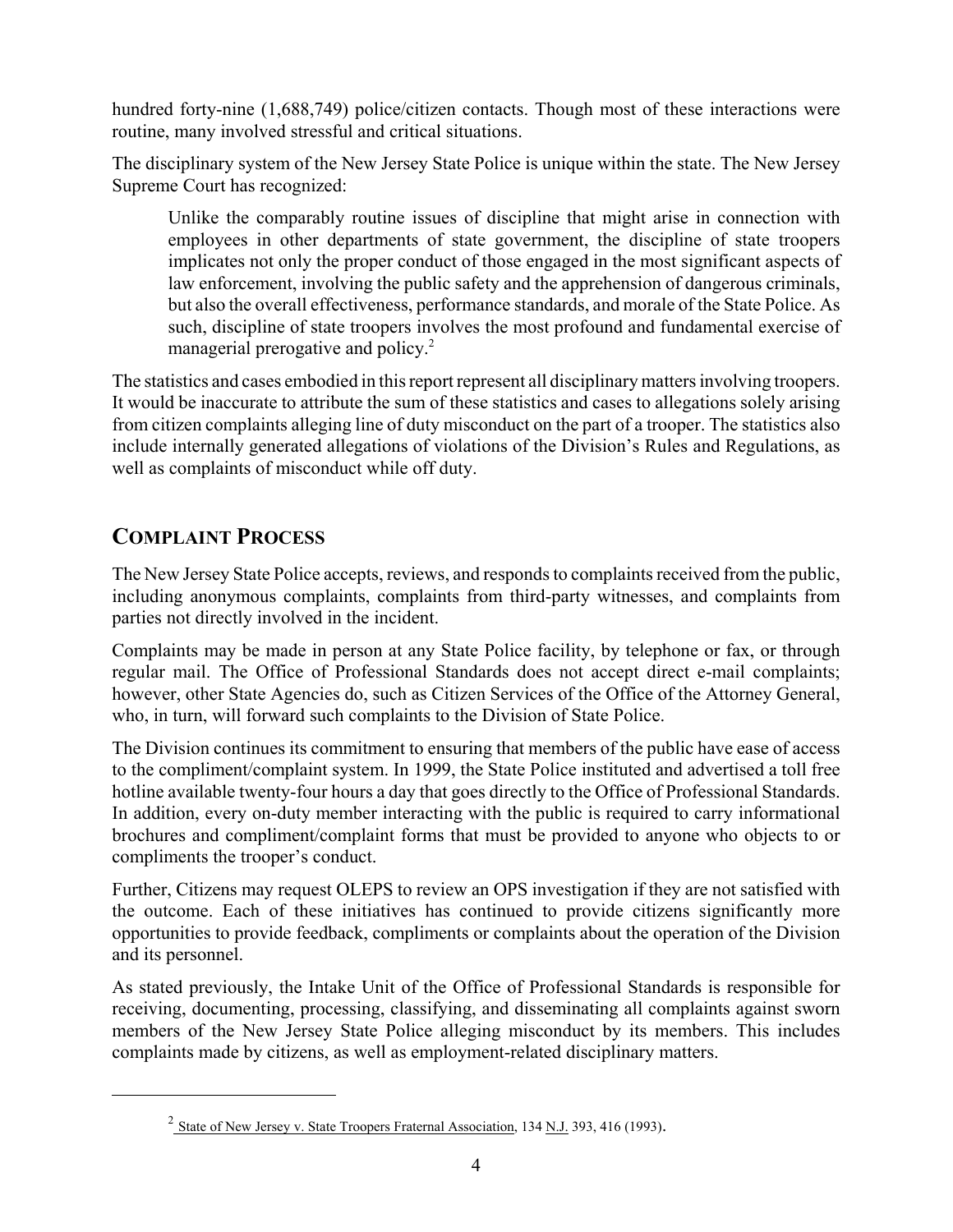During 2017, seven hundred sixty-two (762) total incidents were reported and classified, as compared to six hundred eighty (680) in 2016. This represents a 12% increase in the number of reportable incidents received in the year 2017, than those received in the year 2016, while the total number of the Division's enlisted personnel increased by ninety (90) enlisted members, representing a 3.4% increase for the same period.



**INCIDENTS CLASSIFIED BY YEARS**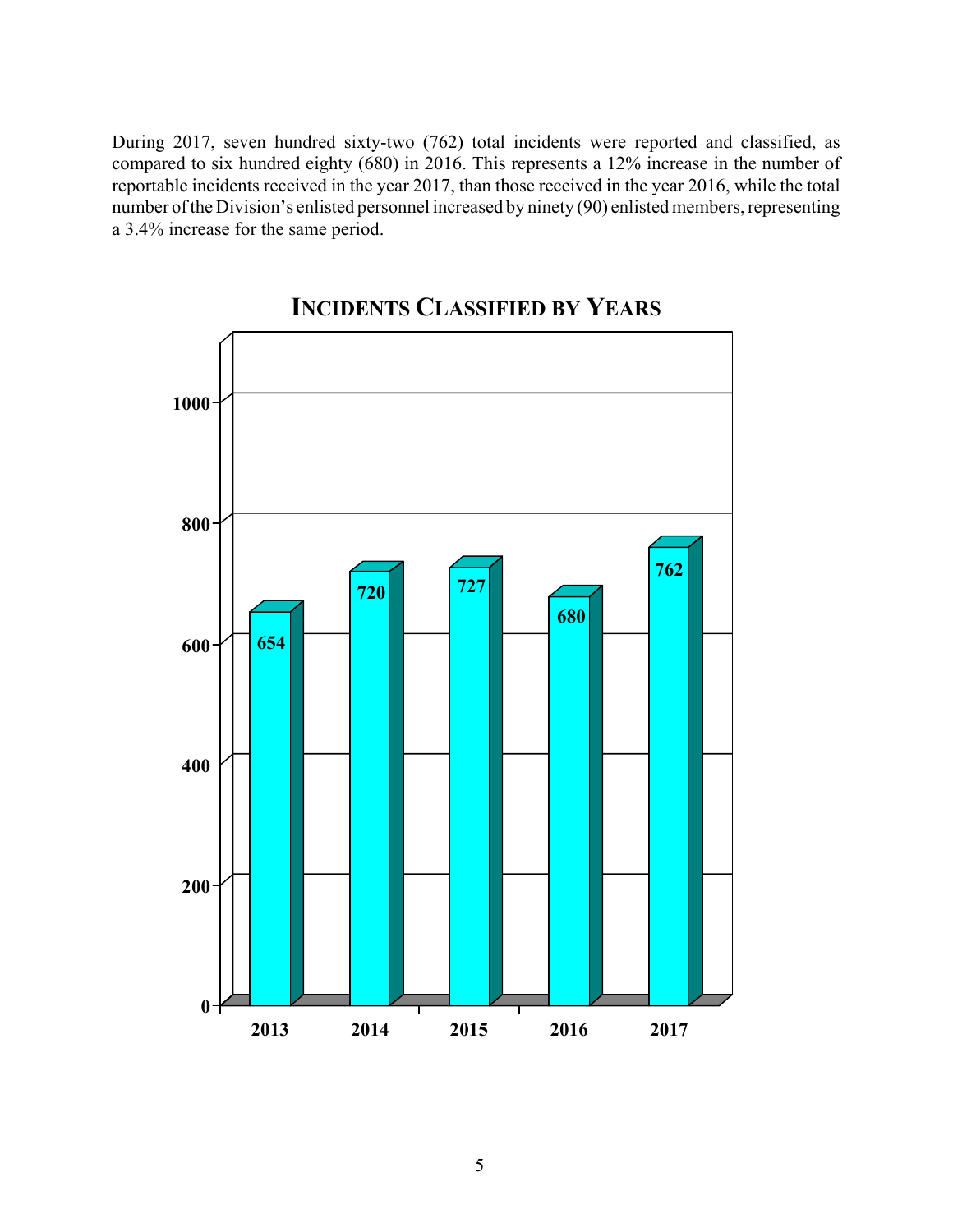#### **CLASSIFICATION OF REPORTED INCIDENTS**

When incidents are reported to the Office of Professional Standards, they are reviewed by the Intake Unit and classified in one of four categories after being reviewed by the Office of Professional Standards Command Staff members.

#### **MISCONDUCT**

If the Division receives a complaint that alleged a trooper has committed a violation of the Division's Rules and Regulations, Standing Operating Procedures, or any applicable federal or state statute, the matter may be classified as Misconduct, and an Internal Investigation is then initiated.

#### **PERFORMANCE**

When a complaint is reviewed and it is determined that an enlisted member of the Division may have committed a minor infraction, the matter is classified as a Performance Issue. These matters are returned to the member's command for resolution. The command is required to assign a supervisor not in the member's direct chain of command to handle the complaint. The supervisor is required to submit a Performance Incident Disposition Report to the Office of Professional Standards through his/her chain of command detailing the corrective actions taken to resolve the issue. The intervention is non-disciplinary and intended to correct performance deficiencies.

#### **ADMINISTRATIVE**

When the Office of Professional Standards' review of the reported incident reveals that a trooper has not violated any of the Division's Rules and Regulations, Standing Operating Procedures, or applicable federal or state laws, the incident is classified as an Administrative matter and closed.

#### **EQUAL EMPLOYMENT OPPORTUNITY/ AFFIRMATIVE ACTION INVESTIGATIONS AND/OR COMPLIANCE INVESTIGATIONS**

When the Division's Office of Equal Employment Opportunity conducts an investigation in which allegations are substantiated against an enlisted member, the case is forwarded to the Office of Professional Standards for adjudication and disciplinary action. The Compliance Unit, which falls under the Personnel Bureau, refers violations of the Medical Leave Policy to OPS, as they are classified as misconduct investigations.

#### **REFERRALS**

When the Division receives a complaint which does not involve a member of the New Jersey State Police, it refers the complaint to the proper authority and documents the transaction as a Non-Reportable Incident.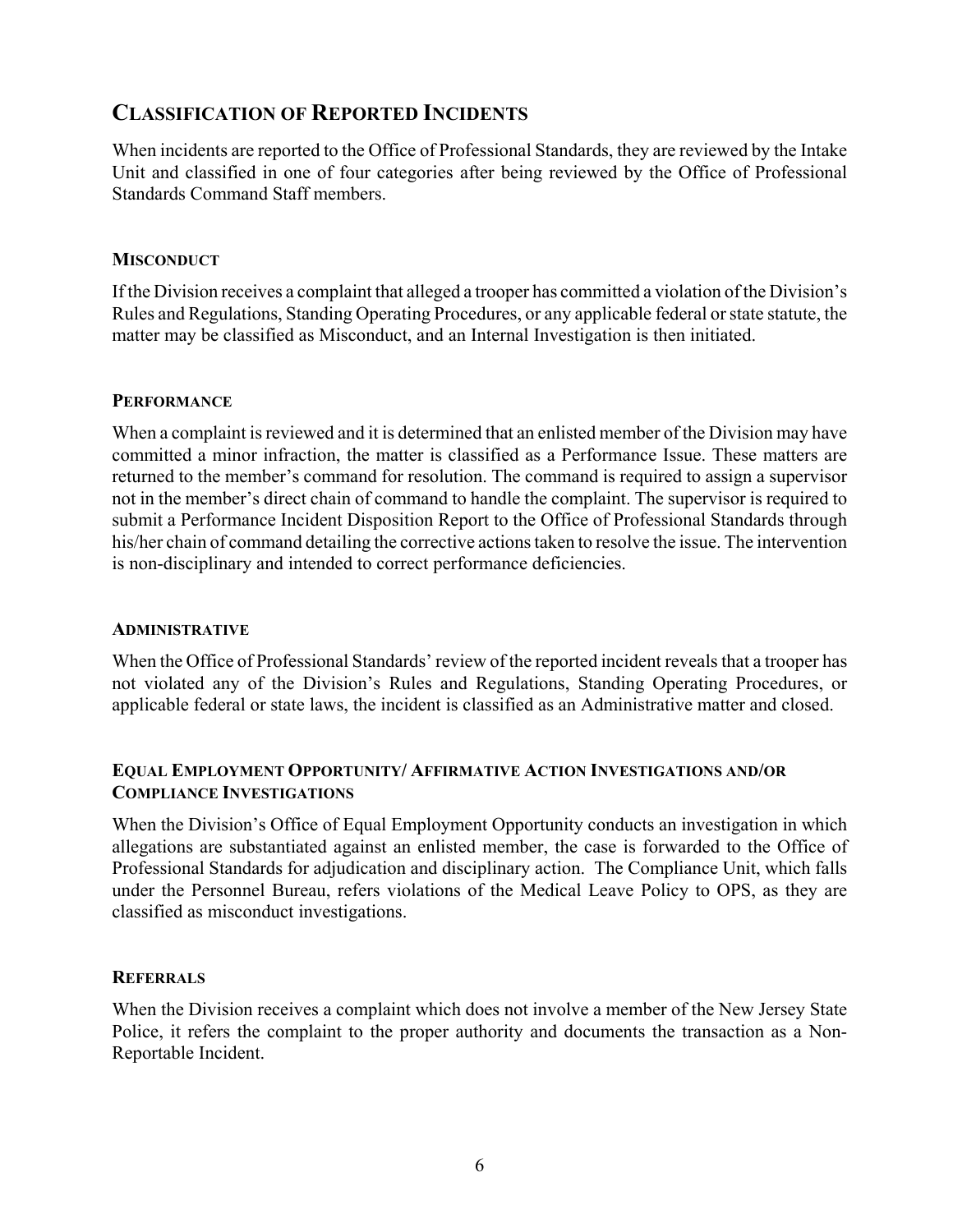#### **SHOOTING REVIEWS**

When a Division member is involved in a shooting, it is investigated by the Attorney General's Shooting Response Team (SRT) of which the NJSP Homicide Unit is the primary investigative component. When the SRT completes their investigation, the case is reviewed by the Internal Affairs Investigation Bureau for any violation of the New Jersey State Police Rules and Regulations or Standing Operating Procedures.

|                                                     | 2013     | 2014           | 2015           | 2016     | 2017     |
|-----------------------------------------------------|----------|----------------|----------------|----------|----------|
| <b>MISCONDUCT</b>                                   | 197      | 219            | 212            | 203      | 248      |
| <b>PERFORMANCE</b>                                  | 108      | 69             | 54             | 34       | 7        |
| <b>ADMINISTRATIVE ISSUES</b>                        | 337      | 417            | 422            | 398      | 439      |
| <b>COMPLIANCE</b>                                   | $\theta$ | $\theta$       | $\Omega$       | $\theta$ | $\Omega$ |
| <b>EEO/AA INVESTIGATIONS</b>                        | 3        | $\overline{2}$ | $\overline{4}$ | $\Omega$ | 4        |
| <b>NON-REPORTABLE</b><br><b>INCIDENTS/REFERRALS</b> | 4        | 12             | 35             | 45       | 59       |
| <b>SHOOTING REVIEWS</b>                             | 5        | 1              | $\Omega$       | $\Omega$ | 5        |
| <b>TOTALS</b>                                       | 654      | 720            | 727            | 680      | 762      |

#### **FIVE YEAR BREAKDOWN OF INCIDENT CLASSIFICATIONS**

## **ORIGIN OF COMPLAINTS**

In 2017, of the two hundred forty-eight (248) total misconduct complaints, one hundred fifty-four (154) (62%) were initiated by members of the public, and ninety-four (94) (38%) were initiated internally. Of the misconduct complaints initiated by the public, ninety-five (95) (62%) involved citizens who had been arrested or issued a motor vehicle summons by a member of the State Police. In addition, the Office of Professional Standards received seven (7) reportable incidents that were classified as Performance issues; four (4) (57%) of these complaints were initiated by members of the public, and three (3) (43%) were initiated internally.

In 2016, of the two hundred three (203) total misconduct complaints, one hundred thirty-six (136) (67%) were initiated by members of the public, and sixty-seven (67) (33%) were initiated internally. Of the misconduct complaints initiated by the public, sixty-eight (68) (50%) involved citizens who had been arrested or issued a motor vehicle summons by a member of the State Police. In addition, the Office of Professional Standards received thirty-four (34) reportable incidents that were classified as Performance issues; thirty-two (32) (94%) of these complaints were initiated by members of the public, and two (2) (6%) were initiated internally.

In 2015, of the two hundred twelve (212) total misconduct complaints, one hundred forty-three (143) (67%) were initiated by members of the public and sixty-nine (69) (33%) were initiated internally. Of the misconduct complaints initiated by the public, forty-one (41) (29%) involved citizens who had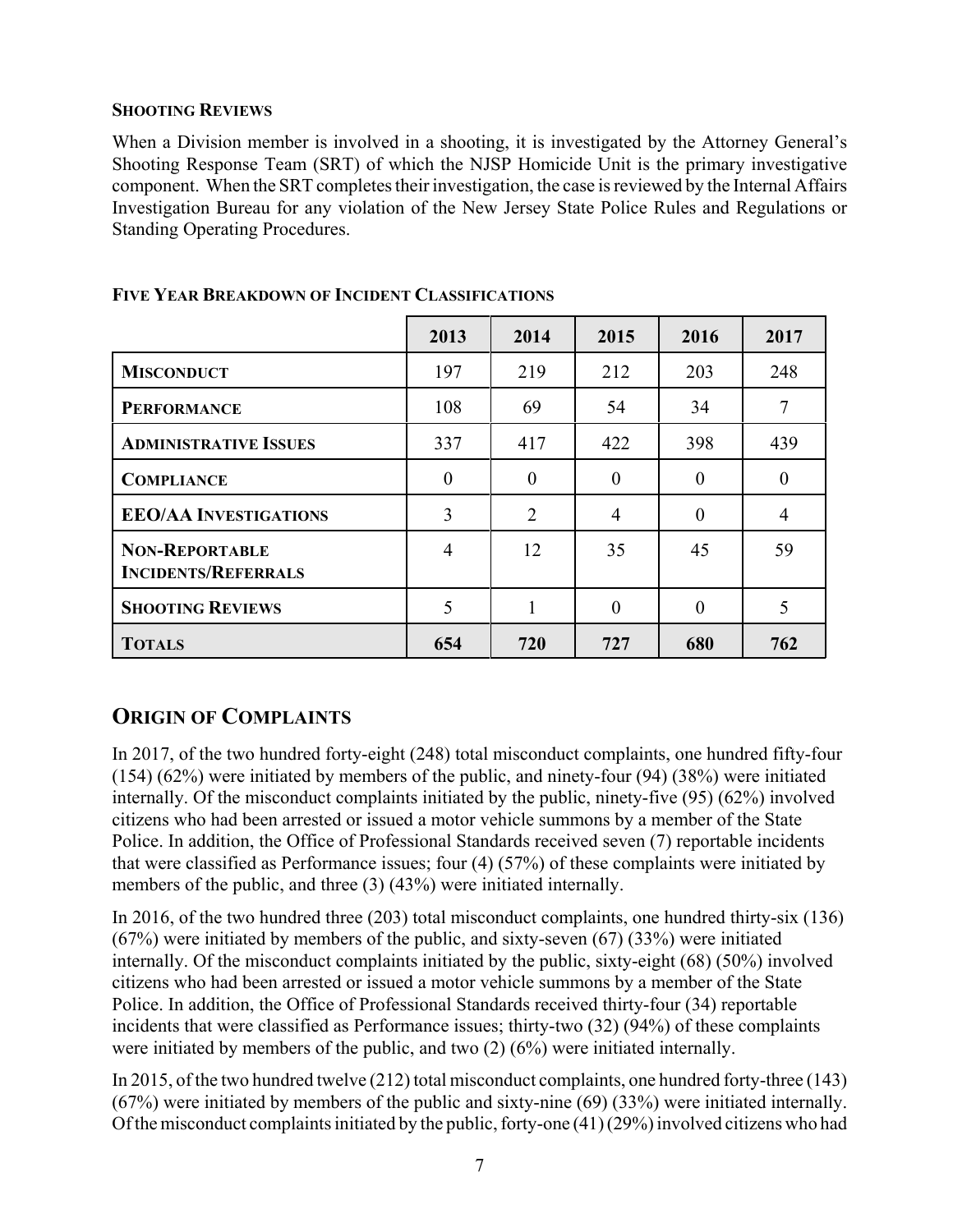been arrested or issued a motor vehicle summons by a member of the State Police. In addition, the Office of Professional Standards received fifty-four (54) reportable incidents that were classified as Performance issues; forty-five (45) (83%) of these complaints were initiated by members of the public, and nine (9) (17%) were initiated internally.

In 2014, of the two hundred nineteen (219) total misconduct complaints, one hundred thirty-two (132) (60%) were initiated by members of the public and eighty-seven (87) (40%) were initiated internally. Of the misconduct complaints initiated by the public, seventy (70) (53%) involved citizens who had been arrested or issued a motor vehicle summons by a member of the State Police. In addition, the Office of Professional Standards received sixty-nine (69) reportable incidents that were classified as Performance issues; sixty-three (63) (91%) of these complaints were initiated by members of the public, and six (6) (9%) were initiated internally.

In 2013, of the one hundred ninety-seven (197) total misconduct complaints, one hundred thirty-six (136) (69%) were initiated by members of the public and sixty-one (61) (31%) were initiated internally. Of the misconduct complaints initiated by the public, fifty-seven (57) (42%) involved citizens who had been arrested or issued a motor vehicle summons by a member of the State Police. In addition, the Office of Professional Standards received one hundred eight (108) reportable incidents that were classified as Performance issues; ninety-four (94) (87%) of these complaints were initiated by members of the public, and fourteen (14) (13%) were initiated internally.

### **FIVE YEAR COMPARISON OF COMPLAINT SOURCES FOR MISCONDUCT AND PERFORMANCE MATTERS**

*For the purposes of the chart displayed below, the cumulative number of Performance Issues and Misconduct Complaints is being used, and the results are presented as percentages.* 

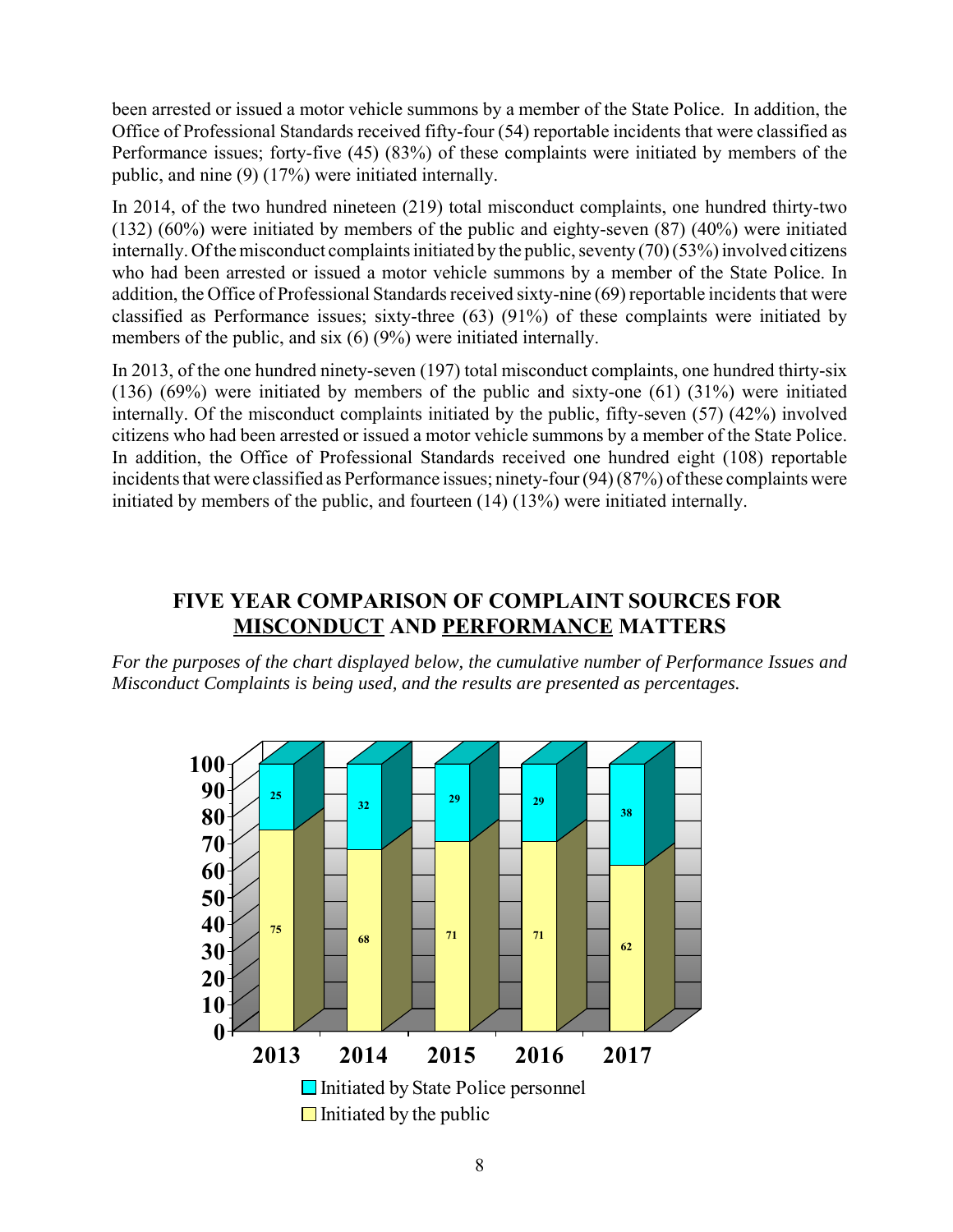## **CRIMINAL PROCEEDINGS INVOLVING DIVISION MEMBERS**

The Office of Professional Standards also investigates all matters in which a member of the State Police has become the subject of a criminal proceeding. Criminal proceedings arise in a variety of ways: they can be initiated as a result of an investigation by Office of Professional Standards personnel; they may be the result of state or federal criminal investigations; they may arise from offduty conduct matters; or they may be the result of counter-complaints filed against a trooper by a defendant, after the defendant has been arrested or charged by a trooper.

#### **LINE OF DUTY: CITIZEN INITIATED CRIMINAL MATTERS**

On occasion, criminal charges are filed by citizens against members of the Division for incidents alleged to have occurred on-duty. Most are filed by individuals who were charged with motor vehicle and/or criminal offenses by a member. These complaints are assessed, evaluated, screened, and a determination is made as to whether the members' actions were within the scope of their official duties and therefore legally defensible. During 2017, criminal charges were filed against one (1) member as a result of an interaction while on-duty.

#### **ON-DUTY CONDUCT: STATE POLICE OR OTHER LAW ENFORCEMENT AGENCY INITIATED PROCEEDINGS**

#### **An examination of our records has found one (1) trooper was charged with a crime during 2017. The one (1) member was charged while on-duty.**

These cases represent criminal or disorderly persons offenses filed against Division members acting in an official capacity while in the performance of their State Police duties. During 2017, the following charges were filed against a member as a result of interactions while on-duty:

Member was charged with Tampering with Public Records or Information and Falsifying or Tampering with Records. The criminal court proceedings are pending.

#### **OFF-DUTY CONDUCT**

#### **An examination of our records has found three (3) troopers were charged with crimes during 2017. All three (3) members were charged while off-duty.**

These cases represent criminal or disorderly persons offenses filed against Division members acting in an off-duty capacity and not related in any way to the performance of their State Police duties. During 2017, the following charges were filed against members as a result of off-duty conduct:

Member was charged with Domestic Violence Aggravated Assault. The criminal charge was dismissed in court. Member admitted to administrative charges.

Member was charged with Domestic Violence Criminal Mischief. The criminal charge was dismissed in court. The member is the subject of an ongoing Administrative Misconduct Investigation.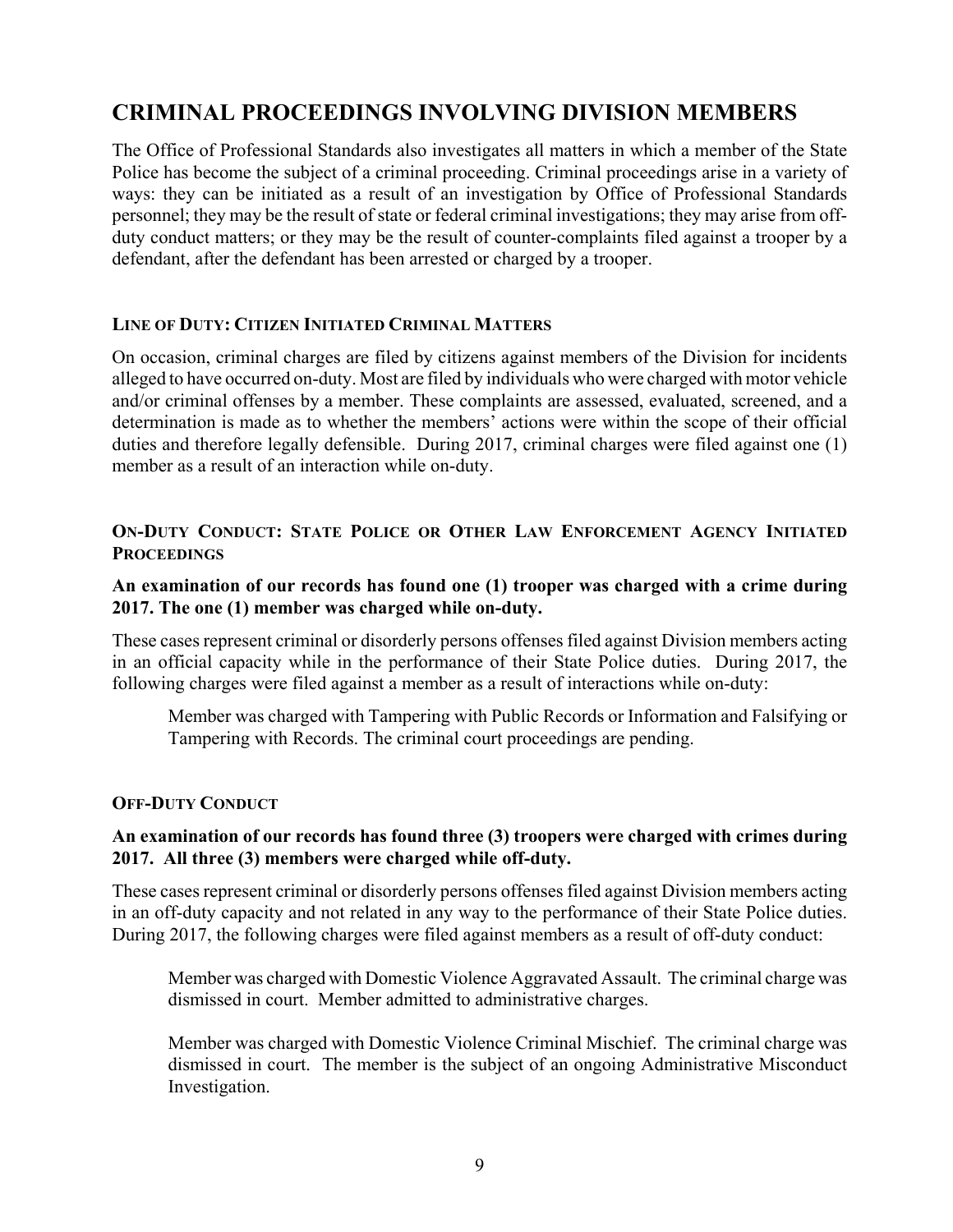Member was charged with Domestic Violence Harassment. The criminal charge was dismissed in court. Member admitted to administrative charges.

Although some of the above criminal charges have been judicially dismissed, the troopers involved may still face Division administrative charges.

#### **ASSIGNMENT OF INVESTIGATIONS**

Of the two hundred forty-eight (248) misconduct cases assigned in 2017, two hundred forty-seven (247) were assigned to Internal Affairs Investigation Bureau investigators, and one (1) was referred to the Attorney General's Office, Office of Law Enforcement Professional Standards, for investigation.

The investigative process assesses the propriety of all conduct during the incident in which the alleged misconduct occurred. If, during the course of an investigation, there is an indication that misconduct occurred other than that alleged, the Office of Professional Standards will also investigate that additional potential misconduct to its logical conclusion. In addition, if a citizen requests to withdraw a previously made complaint, the investigation is continued with or without the assistance of the citizen to ensure proper trooper conduct.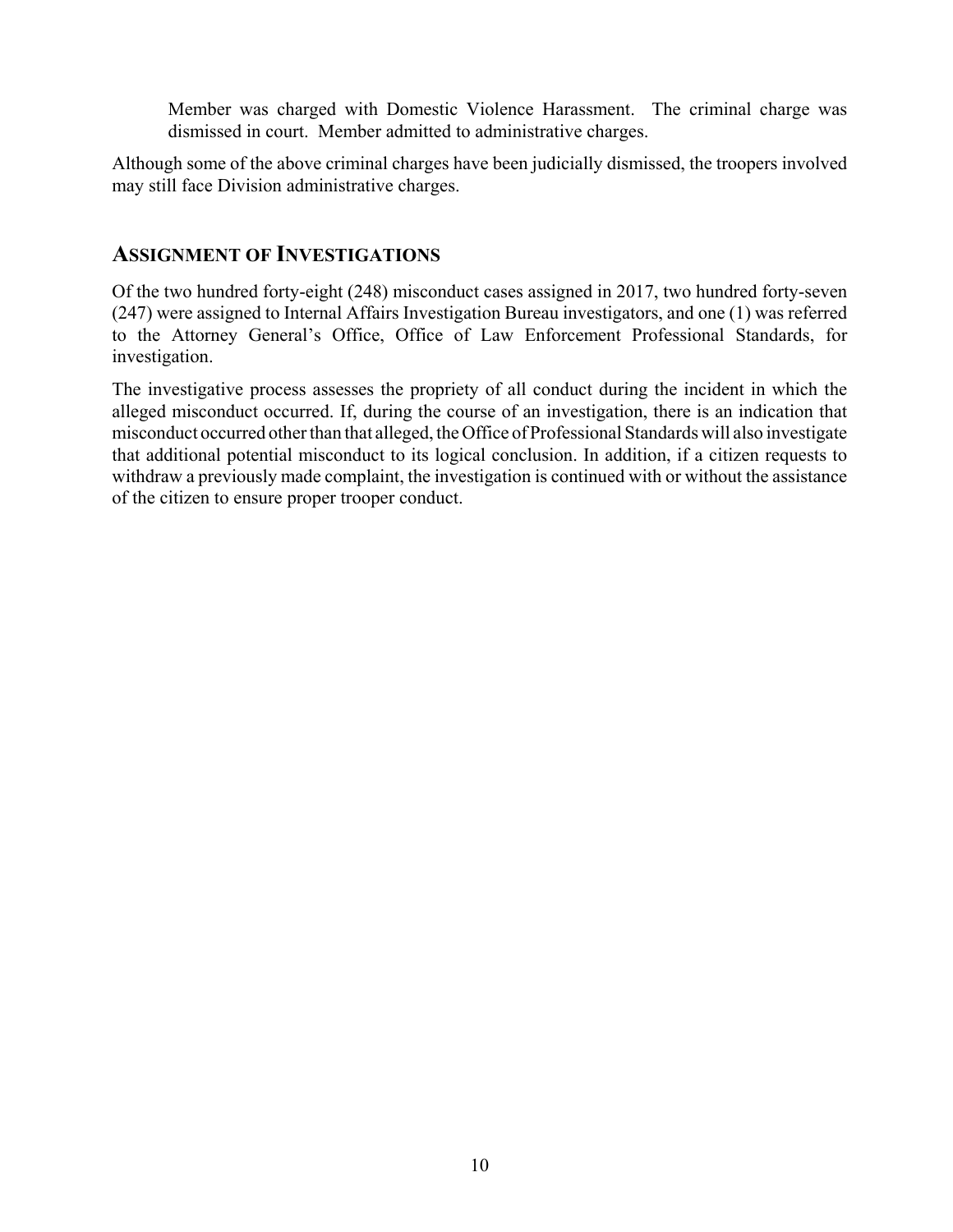### **ALLEGATIONS AND OUTCOMES**

All complaints are categorized based on the alleged conduct. As of September 1, 2000, each allegation, upon review by the Superintendent, is determined to have one of the following four dispositions:

| <b>SUBSTANTIATED</b>         | An allegation is determined to be "substantiated" if a<br>preponderance of the evidence shows a member violated any<br>law, State Police rule, regulation, protocol, standing operating<br>procedure, directive, or training.                     |
|------------------------------|---------------------------------------------------------------------------------------------------------------------------------------------------------------------------------------------------------------------------------------------------|
| <b>UNFOUNDED</b>             | An allegation is determined to be "unfounded" if a<br>preponderance of the evidence shows that the alleged<br>misconduct did not occur.                                                                                                           |
| <b>EXONERATED</b>            | An allegation is determined to be "exonerated" if a<br>preponderance of the evidence shows the alleged conduct did<br>occur, but did not violate State Police rule, regulation,<br>protocol, standing operating procedure, directive or training. |
| <b>INSUFFICIENT EVIDENCE</b> | An allegation is determined to be "insufficient evidence" when<br>there is insufficient evidence to decide whether the alleged act<br>occurred.                                                                                                   |

It is important to note that the disposition of any allegation is determined after a complete and thorough investigation utilizing the "preponderance of the evidence" standard.<sup>3</sup> To substantiate an allegation, the investigative results must lead to the conclusion that the alleged misconduct was more likely to have occurred, than not.

## **MISCONDUCT INVESTIGATIONS OPENED IN 2017**

There were two hundred forty-eight (248) misconduct investigations opened in 2017. The following paragraphs report the status of these cases as of March 28, 2018. Of these cases, one hundred fiftyfour (154) (62%) were initiated as the result of citizen complaints and ninety-four (94) (38%) cases were opened because of complaints made by State Police supervisors or other members.

Of the one hundred fifty-four  $(154)$  citizen-initiated investigations, sixty-three  $(63)$   $(41\%)$  remain active, twenty (20) (13%) are in the review process, sixty-nine (69) (45%) have been completed, and two (2) (1%) have been suspended pending court action or other administrative action. Of the sixtynine (69) completed, twenty-five (25) (36%) resulted in substantiated primary or secondary allegations.

Of the ninety-four (94) complaints initiated by State Police supervisors and members, twenty-three  $(23)$  (25%) remain active, fifteen (15) (16%) are in the review process, fifty-three (53) (56%) have been completed and three (3) (3%) have been suspended pending court action or other administrative action. Of the fifty-three (53) completed, forty-two (42) (79%) resulted in substantiated primary or secondary allegations.

<sup>&</sup>lt;sup>3</sup> In Re Polk, 90 N.J. 550, 560-562 (1982); Atkinson v. Parsekian, 37 N.J. 143, 149 (1962).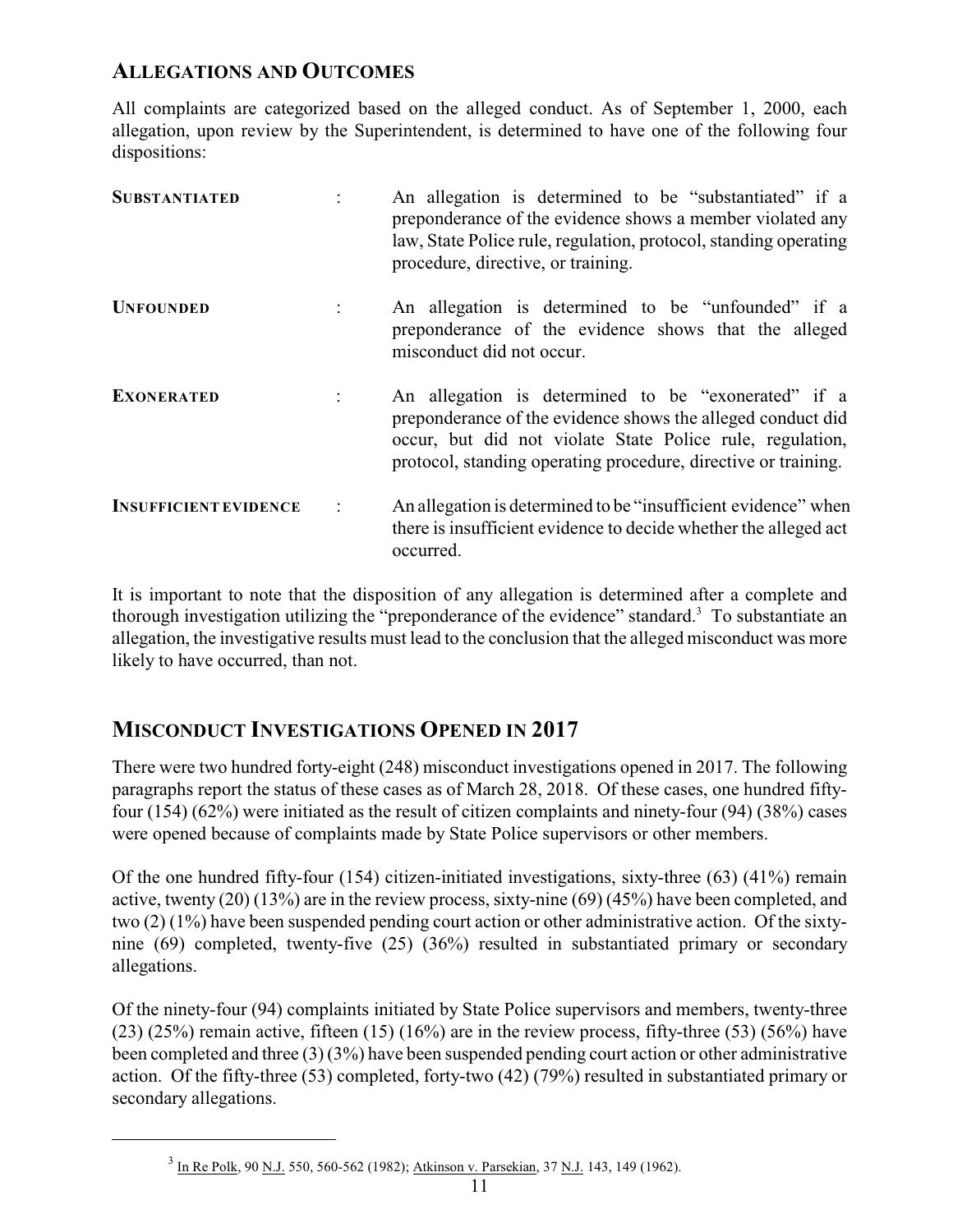## **SUMMARY OF NEW COMPLAINTS:**

The following table summarizes the total number of complaints received by the Office of Professional Standards during the year 2017 that resulted in Internal Investigations, the origin of the complaints, the total number of Principals (members of the Division who have been identified as the subjects of the investigations), and the general categories of the allegations.

| 2017 NUMBER OF PRINCIPALS BY CATEGORY FOR INTERNAL INVESTIGATION |               |                  |                    |  |  |
|------------------------------------------------------------------|---------------|------------------|--------------------|--|--|
| <b>COMPLAINT</b><br><b>CLASSIFICATION</b>                        |               | <b>ORIGIN</b>    | <b>PRINCIPALS</b>  |  |  |
|                                                                  | <b>PUBLIC</b> | SP               | (INVOLVED MEMBERS) |  |  |
| <b>ADMIN. VIOLATIONS</b>                                         | 21            | 68               | 89                 |  |  |
| <b>ALCOHOL VIOLATION</b>                                         | 5             | 8                | 13                 |  |  |
| <b>ASSAULT</b>                                                   | $\mathbf{1}$  | $\boldsymbol{0}$ | $\mathbf{1}$       |  |  |
| <b>ATTITUDE AND DEMEANOR</b>                                     | 14            | $\mathbf{1}$     | 15                 |  |  |
| <b>DIFFERENTIAL TREATMENT</b>                                    | 80            | 11               | 91                 |  |  |
| <b>DOMESTIC VIOLENCE</b>                                         | 8             | $\overline{4}$   | 12                 |  |  |
| <b>DRIVING VIOLATION</b>                                         | 3             | $\overline{3}$   | 6                  |  |  |
| <b>DRUG VIOLATION</b>                                            | $\mathbf{0}$  | $\overline{2}$   | $\overline{2}$     |  |  |
| <b>EXCESSIVE FORCE</b>                                           | 59            | $\overline{0}$   | 59                 |  |  |
| <b>FAILURE TO PERFORM DUTY</b>                                   | 8             | 8                | 16                 |  |  |
| <b>FALSE ARREST</b>                                              | 8             | 6                | 14                 |  |  |
| <b>IMPROPER SEARCH</b>                                           | 16            | $\overline{2}$   | 18                 |  |  |
| <b>OTHER</b>                                                     | 72            | 21               | 93                 |  |  |
| <b>OTHER HARASSMENT</b>                                          | 9             | $\overline{3}$   | 12                 |  |  |
| <b>THEFT</b>                                                     | 5             | $\theta$         | 5                  |  |  |
| <b>TOTALS</b>                                                    | 309           | 137              | 446                |  |  |

Note: The complaints are broken down by the primary complaint classification, and segregated by the origin of the complaint.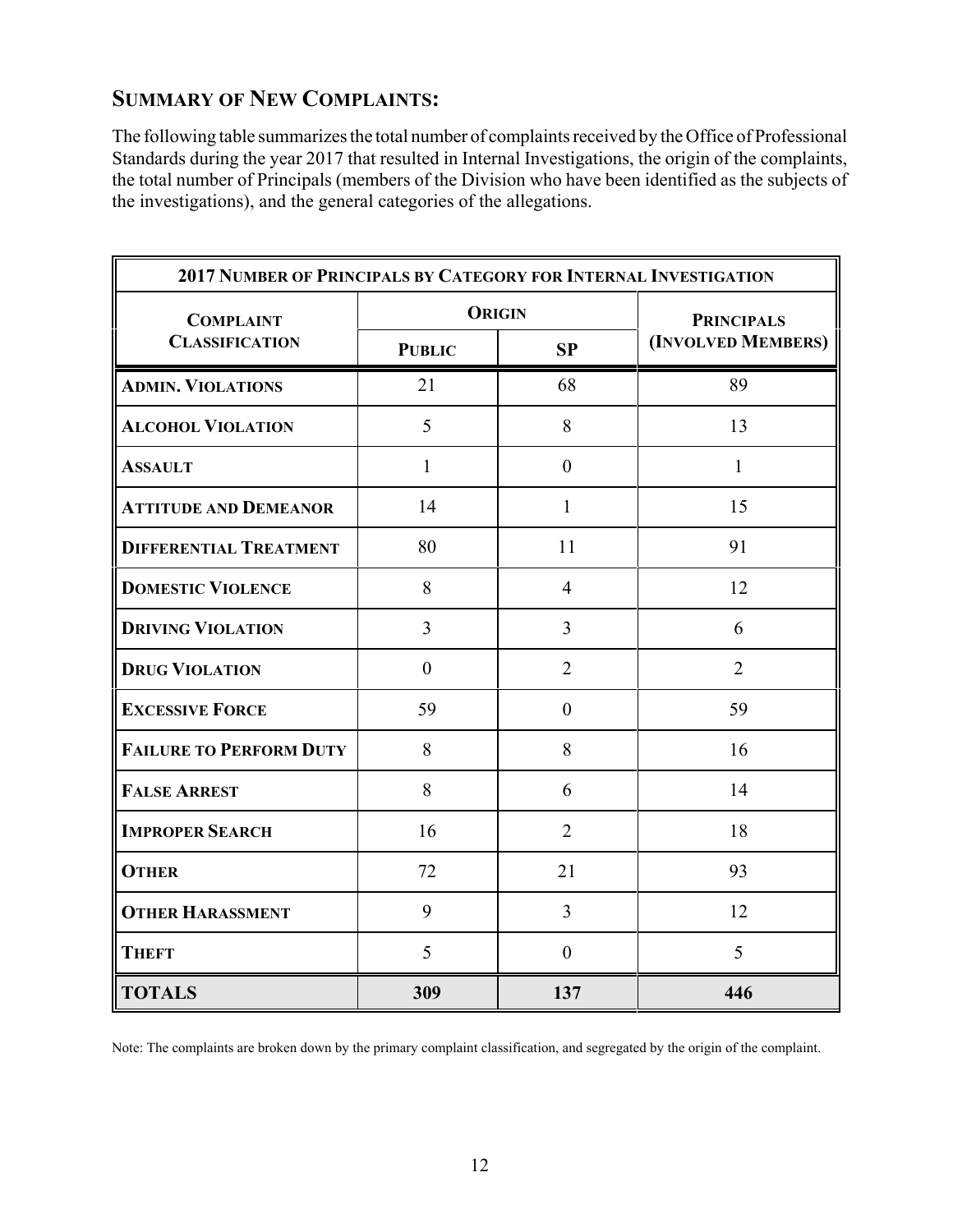## **COMPLETED DISCIPLINE**

The State Police disciplinary hearing system provides for three formal classifications of disciplinary proceedings for substantiated violations of the NJSP Rules and Regulations. They are:

| <b>GENERAL DISCIPLINARY HEARING</b> | may result in a suspension of 30 days and up to<br>termination, and/or a reduction in rank and/or<br>grade |
|-------------------------------------|------------------------------------------------------------------------------------------------------------|
| <b>SUMMARY DISCIPLINARY HEARING</b> | may result in a suspension of up to 30 days                                                                |
| <b>MINOR DISCIPLINE</b>             | may result in a suspension of up to 5 days                                                                 |

*\*Note: The New Jersey State Police utilize a progressive discipline model. Some cases may appear to have similar allegations or circumstances and result in a different penalty; however, an officer's disciplinary history and a repetitive occurrence of offenses would result in increased discipline. Some matters involve the same trooper and/or multiple discipline.*

#### **SYNOPSIS OF MAJOR DISCIPLINE**

The following is a synopsis of *General Disciplinary Matters* completed during the calendar year 2017:

Member admitted to acting in an official capacity to the discredit of the Division while on-duty for entering false information into the e-Daily system, displaying improper attitude and demeanor during a motor vehicle stop, operating troop transportation in an unsafe manner, and disobeying written and verbal orders by unauthorized changes to their schedule and improperly editing an e-Daily system entry. In addition the member used profanity during both a crash investigation and the processing of arrested subjects, and made improper entries into an evidence ledger. The member received a 60 day suspension.

Member admitted to acting in an unofficial capacity to the discredit of the Division while off-duty by operating assigned troop transportation after consuming alcohol, failing to notify the Division of involvement in a motor vehicle incident and failing to take appropriate police action regarding the incident. The member received a 302 day suspension.

Member admitted to acting in an official capacity to the discredit of the Division while on-duty by consuming alcohol and operating troop transportation and for failing to report the misconduct of another enlisted member. The member received a 90 day suspension.

Member admitted to acting in an official capacity to the discredit of the Division while on-duty by consuming alcohol and operating troop transportation, interfering in a misconduct investigation by contacting the complainant, and failing to report the misconduct of another enlisted member. The member received a 120 day suspension.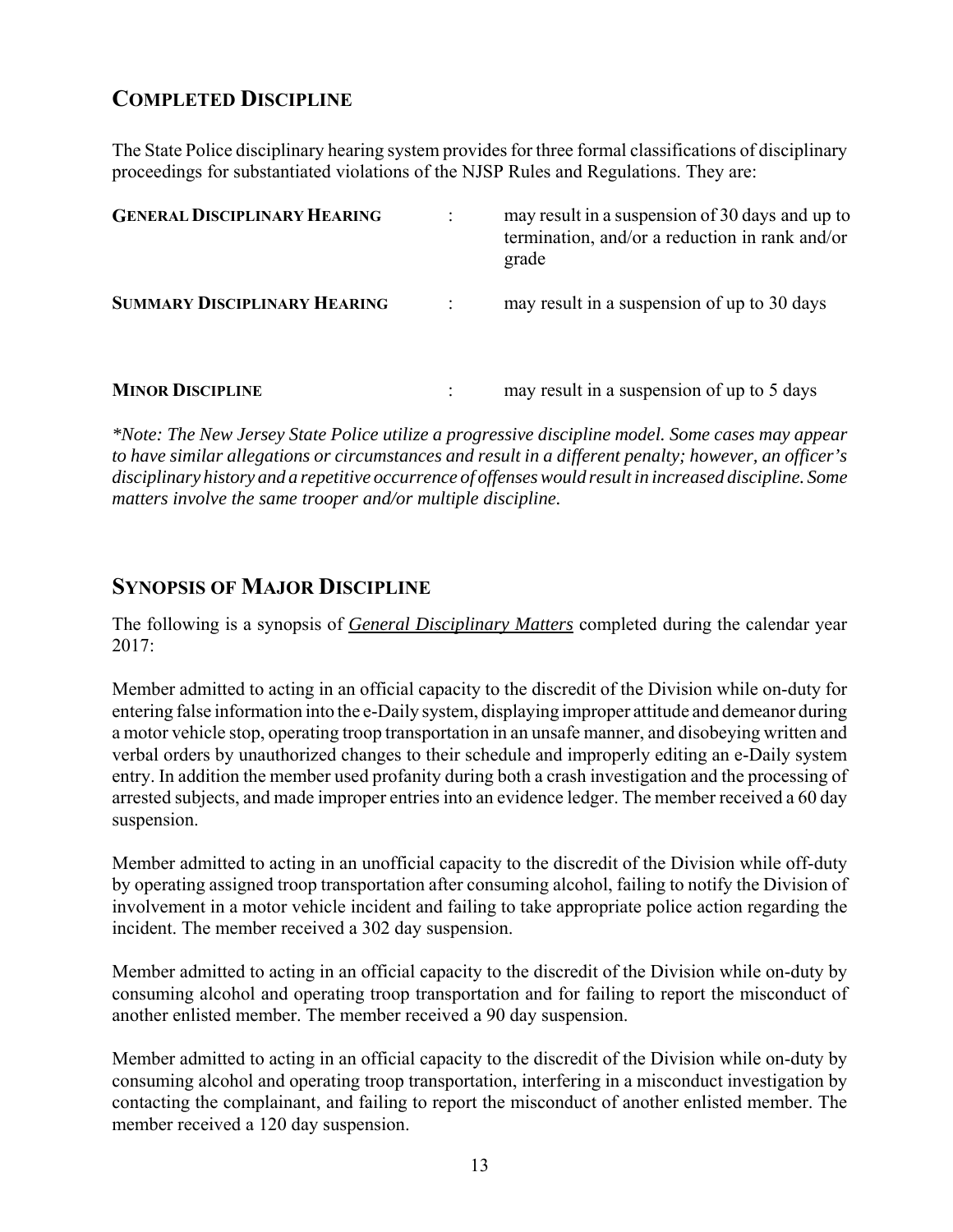Member admitted to acting in an official capacity to the discredit of the Division while on-duty by failing to conduct interviews during a background investigation and entering false information into the report. The member received a 30 day suspension.

Member admitted to acting in an official capacity to the discredit of the Division while on-duty by physically assaulting an arrested suspect, operating troop transportation in an unsafe manner, and failing to follow MVR procedures during both a motor vehicle pursuit and crash investigation. In addition, the member failed to report the misconduct of another enlisted member and investigate an off-duty motor vehicle crash involving that member. The member received a 132 day suspension.

Member admitted to acting in an official capacity to the discredit of the Division while on-duty by failing to provide proper supervision, take appropriate investigative action, and make relevant notifications regarding the alleged misconduct of a subordinate member. The member received a 45 day suspension.

Member admitted to acting in an unofficial capacity to the discredit of the Division while off-duty by becoming publically intoxicated and improperly displaying an off-duty weapon resulting in a police response and detention. Additionally, the member failed to properly qualify with the weapon and secure it on their person. The member received a 30 day suspension.

Member admitted to acting in an unofficial capacity to the discredit of the Division while off-duty by engaging in Domestic Violence harassment and stalking and for disobeying a direct order to cease contact with an individual they once had a dating relationship with. The member received a 364 day suspension.

Member admitted to acting in an unofficial capacity to the discredit of the Division while off-duty by engaging in Domestic Violence aggravated assault of a household member. The member received a 178 day suspension.

Member admitted to acting in an official capacity to the discredit of the Division while off-duty by improperly discussing non-routine State Police business with members of the news media. The member received a 60 day suspension.

Member admitted to acting in an official capacity to the discredit of the Division while on-duty by abandoning the assigned patrol area without authorization and then utilizing troop transportation with an unauthorized person in the vehicle to patronize several drinking establishments, resulting in a delayed response to an active call. The member then failed to take appropriate police action, acted improperly in handling a trespassing complaint and engaged in the simple assault of a detained suspect. Additionally, the member submitted misleading reports, failed to report the suspect's complaint, disobeyed a direct order and provided false information during the internal investigation. The member received a 532 day suspension.

Member admitted to acting in an unofficial capacity to the discredit of the Division while off-duty by inappropriately entering a restricted area within a municipal court which resulted in police detention, providing false information to an investigating police agency and providing false testimony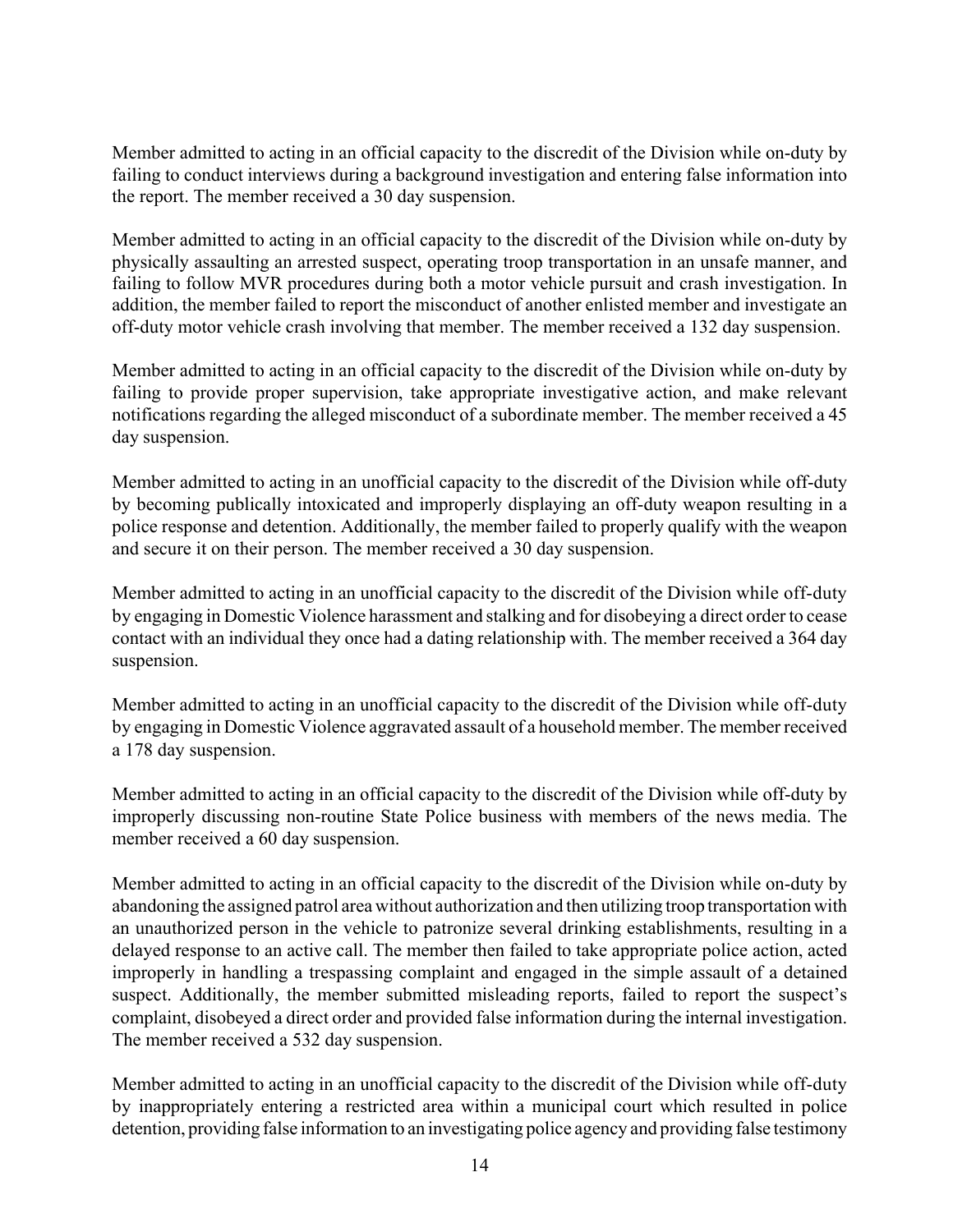during divorce court proceedings. Additionally, the member failed to notify the Division of off-duty motor vehicle crashes, alleged domestic violence and the use of prescription medication. The member received a 367 day suspension.

Member admitted to violating Vermont Motor Vehicle Statutes, acting in an unofficial capacity to the discredit of the Division while off-duty by driving while intoxicated, refusing to provide breath samples and engaging in inappropriate behavior toward arresting officers. The member pleaded guilty in District Court to Driving Under the Influence. The member received a 365 day suspension.

Member admitted to acting in an official capacity to the discredit of the Division while off-duty by improperly using their position as a member of the State Police and providing misleading information to a correctional officer in order to gain private access to an incarcerated prisoner with whom they had a personal relationship with. The member received a 45 day suspension.

Member admitted to acting in an unofficial capacity to the discredit of the Division while off-duty by failing to take appropriate police action after being physically assaulted at a university campus event and then failed to assist a campus law enforcement officer during the arrest of the suspect who actively resisted and attempted to disarm the officer. Additionally, the member failed to properly carry their duty weapon during the incident. The member received a 90 day suspension.

Member admitted to acting in an official capacity to the discredit of the Division while off-duty by improperly discussing non-routine State Police business with members of the news media. The member received a 60 day suspension.

Member admitted to disobeying a written order by departing their residence while on sick leave and utilizing assigned troop transportation without authorization. The member then became involved in a two-car motor vehicle crash and failed to promptly report the accident to the Division. The member received a 45 day suspension.

Member admitted to violating New Jersey Motor Vehicle Statutes and acting in an unofficial capacity to the discredit of the Division while off-duty. The member was involved in a motor vehicle crash after consuming alcoholic beverages and subsequently departed the scene of the crash and failed to report. The member pleaded guilty in Municipal Court to the amended charges of Failing to Report an Accident and Obstructing the Flow of Traffic. The member received a 180 day suspension.

Member admitted to acting in an unofficial capacity to the discredit of the Division while off-duty by consuming alcohol to the point of intoxication and then engaging in disorderly behavior. The member received a 45 day suspension.

Member admitted to acting in an unofficial capacity to the discredit of the Division while off-duty by engaging in Domestic Violence, Aggravated Assault, of their spouse. The member received a 90 day suspension.

Member admitted to acting in an unofficial capacity to the discredit of the Division while off-duty by engaging in Domestic Violence harassment of an estranged spouse. The member received a 30 day suspension.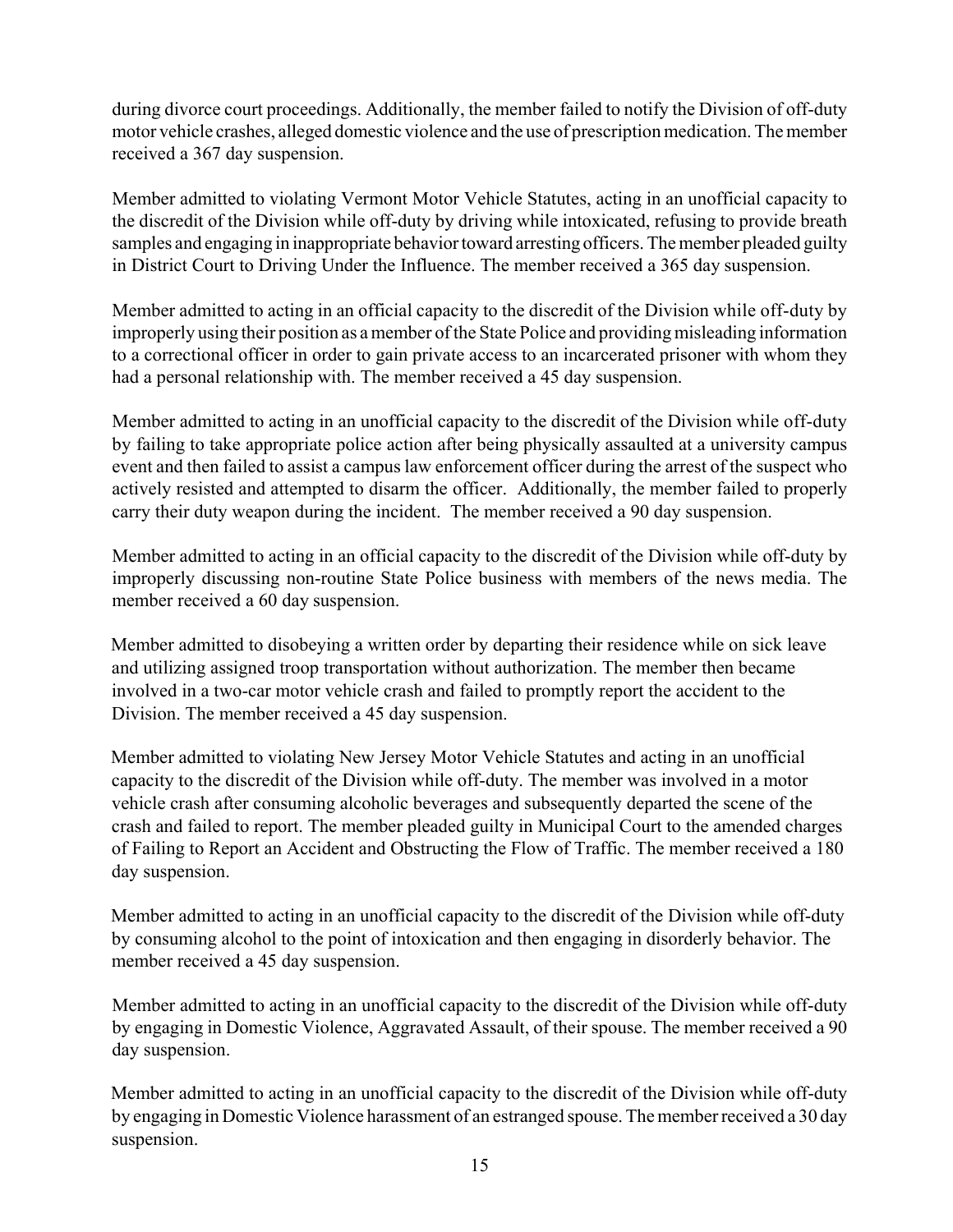Member admitted to acting in an official capacity to the discredit of the Division while knowingly falsifying records related to motor vehicle stops. Furthermore, the member violated motor vehicle stop procedures and MVR procedures. The member received a 365 day suspension.

Member admitted to acting in an unofficial capacity to the discredit of the Division while off-duty by making a disparaging statement while engaged in a verbal argument with their spouse. The member also interfered with an internal investigation, failed to report their involvement in two off duty motor vehicle crashes, and failed to report the use of prescription medication to the NJSP Medical Services Unit. The member received a 120 day suspension.

Member admitted to violating New Jersey Motor Vehicle Statute and acting in both an official and unofficial capacity to the discredit of the Division. While off-duty the member operated troop transportation after consuming alcoholic beverages, and became involved in a motor vehicle crash due to unsafe operation. The member then provided false or misleading statements during an internal investigation. The member pleaded guilty in Municipal Court to Unsafe Driving. Furthermore, the member engaged in outside employment without authorization, entered inaccurate and false information into the eDaily time tracking system, and violated the sick leave policy. The member received a 365 day suspension.

Member admitted to acting in an unofficial capacity to the discredit of the Division while off-duty by engaging in Domestic Violence harassment of an individual with whom they had a dating relationship. The member received a 41 day suspension.

The following is a synopsis of *Summary Disciplinary Matters* completed during the calendar year 2017:

Member admitted to acting in an official capacity to the discredit of the Division for improperly searching a vacant property, seizing CDS evidence and then discarding it. The member received a 20 day suspension.

Member admitted to acting in an official capacity to the discredit of the Division while on-duty for improper supervision by sending an inappropriate email to subordinate enlisted members and allowing an inappropriate letter to be posted at a station. The member received a 20 day suspension.

Member admitted to acting in an official capacity to the discredit of the Division while on-duty and utilizing their official position to gain entry and private access to a prisoner being held at a correctional facility, with whom they had a personal relationship. Furthermore, the member also improperly utilized a Division computer to conduct a criminal inquiry for a personal matter in which they had no legitimate law enforcement involvement. The member received a 20 day suspension.

Member admitted to failing to safeguard NJSP issued property which led to the theft of a Division vehicle and its contents. The member received a 10 day suspension.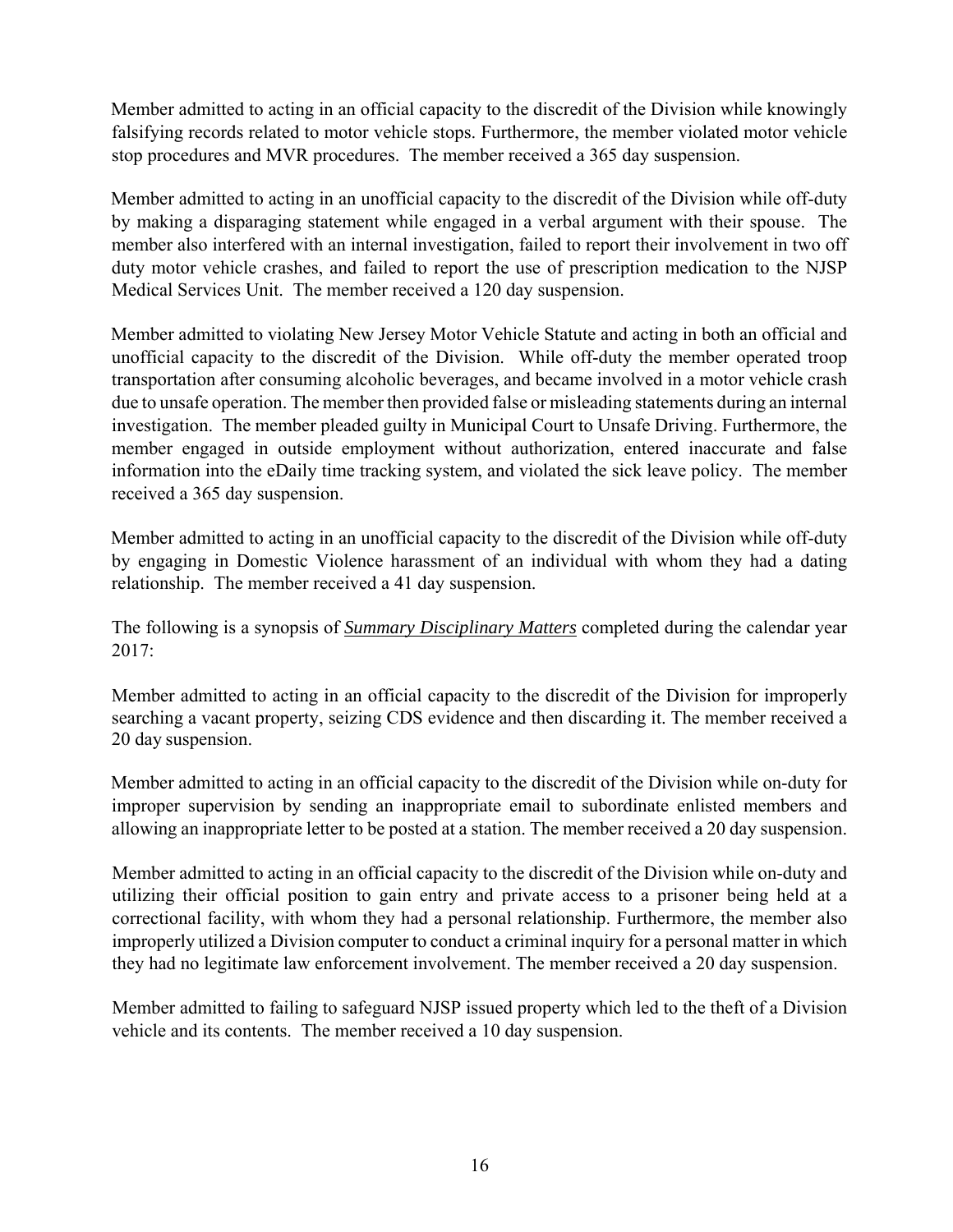#### **SYNOPSIS OF MINOR DISCIPLINE**

The following information reflects a brief synopsis of the circumstances which led to the imposition of *Minor Discipline* during the calender year 2017. Although circumstances involving disciplinary cases may appear similar within these brief summaries, each case is judged on its own merits based on a specific set of facts, and the Superintendent determines the final discipline imposed.

Failure to safeguard NJSP issued identification. (Written Reprimand)

Failure to follow MVR procedures. (Written Reprimand)

Unauthorized use of troop transportation. (Written Reprimand)

Failure to investigate motor vehicle crash, inappropriate threat of summonses and failure to follow MVR procedures. (WR w/5 day suspension)

Culpable inefficient supervision and failure to report subordinate misconduct. (WR w/5 day suspension)

Motor vehicle violation while off duty. (Written Reprimand)

Failure to respond to service call with dual patrol partner. (Written Reprimand)

Failure to appear in court. (Written Reprimand)

Inappropriate conduct while off duty by sending harassing text communications. (WR w/2 day suspension)

Culpable inefficient supervision and failure to accept civilian complaint. (Written Reprimand)

Culpable inefficient supervision and culpable inefficiency during an investigation. (Written Reprimand)

Questionable conduct on duty, unauthorized use of troop transportation and failure to obey a written order. (WR w/5 day suspension)

Failure to take appropriate police action, improper handling of evidence, improper arrest and failure to follow MVR procedures. (WR w/5 day suspension)

Inappropriate attitude and demeanor and failure to provide a complaint form during motor vehicle stop. (Written Reprimand)

Failure to follow MVR procedures. (Written Reprimand)

Unsafe operation of troop transportation and failure to follow MVR procedures during a motor vehicle pursuit. (Written Reprimand)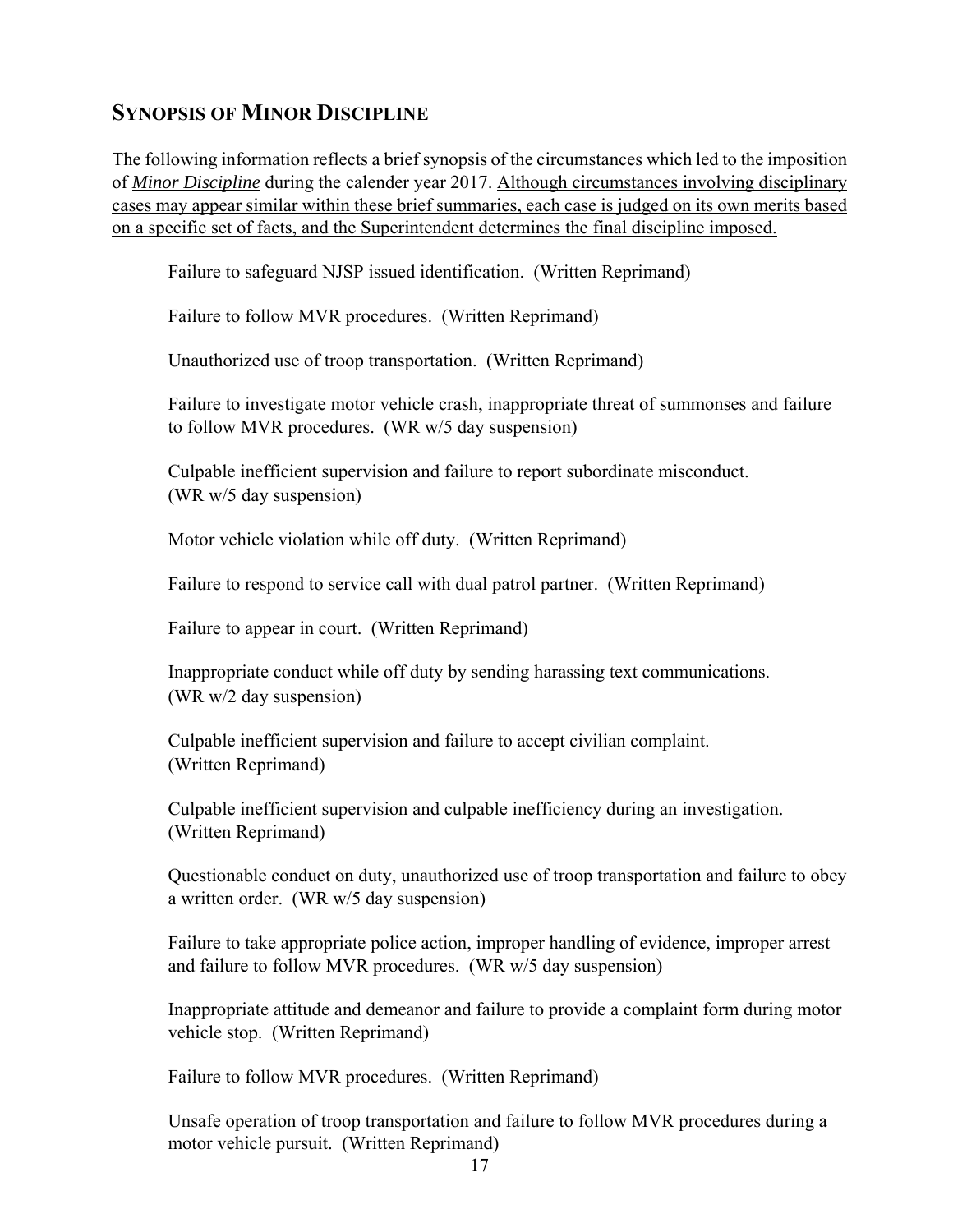Unsafe operation of troop transportation and failure to follow MVR procedures during a motor vehicle pursuit. (Written Reprimand)

Unsafe operation of troop transportation during a motor vehicle pursuit. (Written Reprimand)

Inappropriate actions by sending improper text images while on duty. (WR w/5 day suspension)

Failure to report for duty and disobeying a verbal order. (WR w/5 day suspension)

Failure to report use of prescribed medication. (Written Reprimand)

Improper arrest and search of motorist. (Written Reprimand)

Failure to conduct a proper investigation, safeguard evidence and follow MVR procedures at a motor vehicle crash. (WR w/2 day suspension)

Failure to conduct a proper investigation and safeguard evidence at a motor vehicle crash. (Written Reprimand)

Failure to conduct a proper investigation, safeguard evidence and follow MVR procedures at a motor vehicle crash. (Written Reprimand )

Failure to conduct a proper investigation and safeguard evidence at a motor vehicle crash. (Written Reprimand)

Cursing and Inappropriate actions toward another member. (WR w/2 day suspension)

Culpable inefficient supervision. (Written Reprimand)

Culpable inefficient supervision. (Written Reprimand)

Inappropriate alcohol related behavior and failure to carry duty weapon while off duty. (WR w/2 day suspension)

Unsafe operation of troop transportation resulting in a motor vehicle crash and failure to properly report and document the incident. (WR w/2 day suspension)

Illegal search and failure to notify the Division of personal knowledge of prohibited conduct by another trooper. (WR w/2 day suspension)

Failure to notify the Division of information to which the Division would take cognizance. (Written Reprimand)

Failure to safeguard NJSP hat badge. (Written Reprimand)

Failure to safeguard NJSP badge. (Written Reprimand)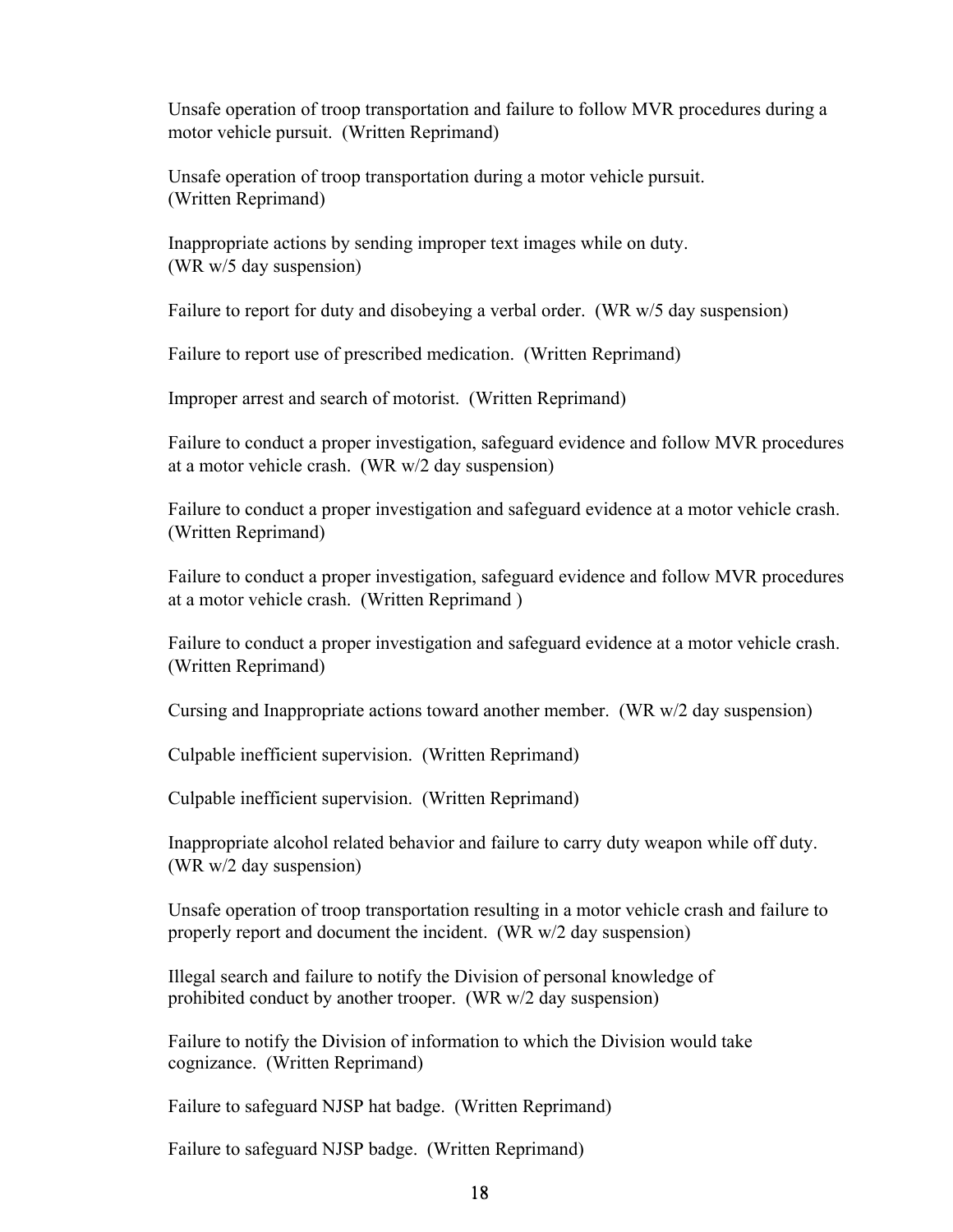Failure to safeguard NJSP issued identification. (Written Reprimand)

Failure to safeguard NJSP issued identification. (Written Reprimand)

 Disobey a direct order and failure to notify the Division of information to which the Division would take cognizance. (Written Reprimand)

Failure to safeguard NJSP issued identification. (Written Reprimand)

Failure to perform duty. (WR w/5 day suspension)

Disobey a written order and culpable inefficiency. (Written Reprimand)

Culpable inefficient supervision. (WR w/2 day suspension)

Culpable inefficiency. (Written Reprimand)

 Disobey a direct and written order and violations of reporting requirements. (WR w/5 day suspension)

Failure to safeguard NJSP issued identification. (Written Reprimand)

Failure to safeguard NJSP issued identification and badge. (Written Reprimand)

 Failure to safeguard NJSP duty weapon, issued identification and Division property. (WR w/ 5 day suspension)

Failure to safeguard NJSP duty weapon. (WR w/5 day suspension)

 Failure to notify the Division of information to which the Division would take cognizance. (Written Reprimand)

Failure to appear in court. (Written Reprimand)

Failure to appear in court. (Written Reprimand)

Questionable conduct off-duty. (WR w/5 day suspension)

Culpable inefficiency and improper uniform and grooming standards. (Written Reprimand)

Escape from custody. (Written Reprimand)

Escape from custody. (Written Reprimand)

Disobey a written order. (Written Reprimand)

Culpable inefficient supervision. (Written Reprimand)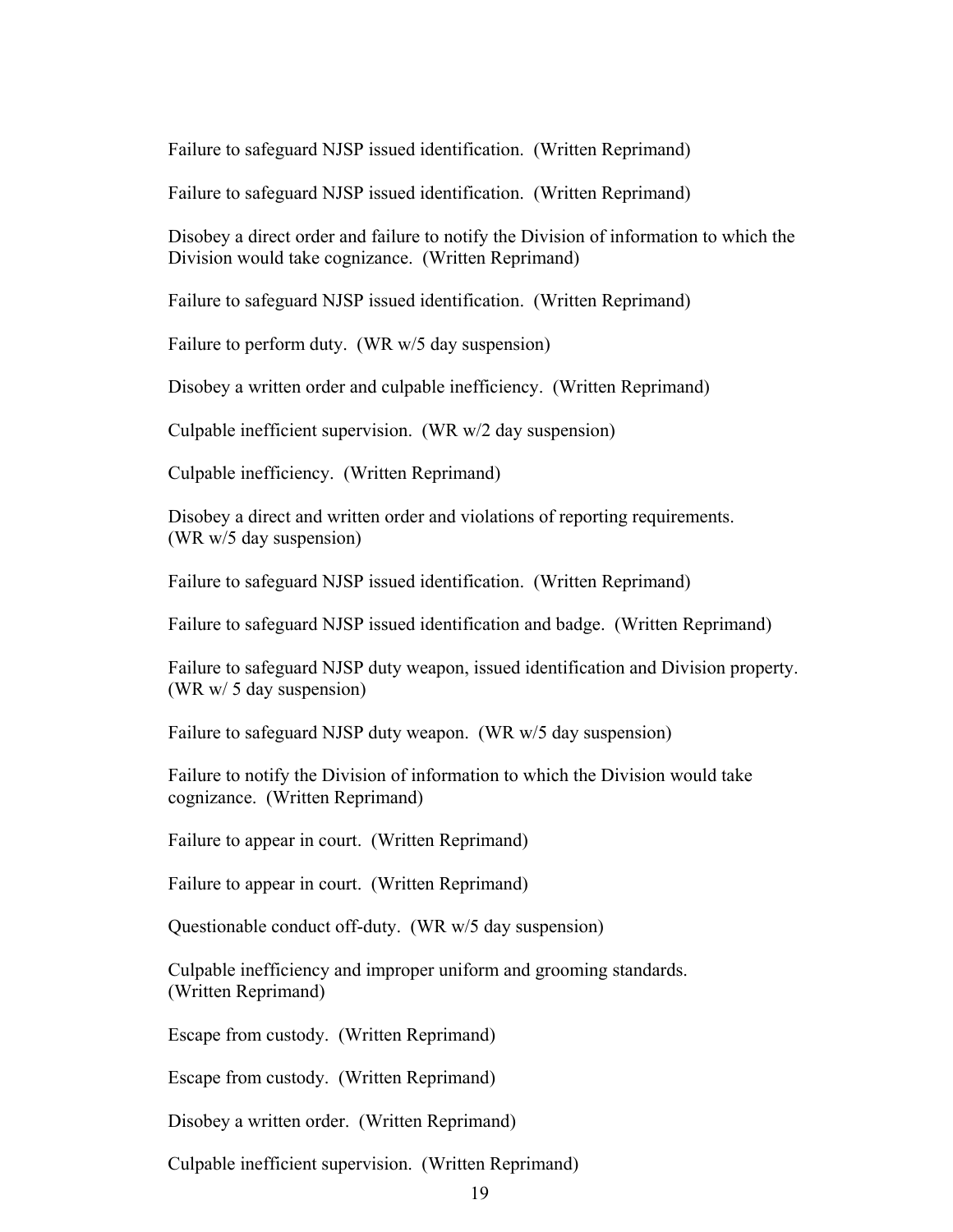Inappropriate actions by sending personal text messages to a previously arrested subject. (Written Reprimand)

Failure to safeguard NJSP issued identification. (Written Reprimand)

 Failure to call in a MV stop, failure to follow MVR procedures, inappropriate behavior during MV stop. (WR w/5 day suspension)

Member issued undeserved summonses to a motorist as a retaliatory act. (WR w/2 day suspension)

Failure to safeguard NJSP portable radio. (Written Reprimand)

Failure to safeguard NJSP issued identification. (Written Reprimand)

Failure to safeguard NJSP property. (Written Reprimand)

Failure to report a troop car crash with property damage. (WR w/5 day suspension)

Failure to follow MVR procedures. (Written Reprimand)

Failure to follow MVR procedures and inappropriate actions while conducting a MV stop. (Written Reprimand)

Unprofessional actions towards other law enforcement officers and culpable inefficient supervision. (WR w/2 day suspension)

Member acted inappropriately while on duty. (WR w/5 day suspension)

Unauthorized use of troop transportation and unauthorized person in a troop car. (WR w/5 day suspension)

Failure to report involvement in a domestic violence incident. (WR w/2 day suspension)

Failure to report a subordinate member's involvement in a domestic violence incident. (Written Reprimand)

Member made inappropriate comments regarding another law enforcement officer. (Written Reprimand)

Member failed to adequately prepare for a court appearance. (Written Reprimand)

Failure to safeguard NJSP badge. (Written Reprimand)

Member failed to address subordinates violation of the overtime six hour rule. (Written Reprimand)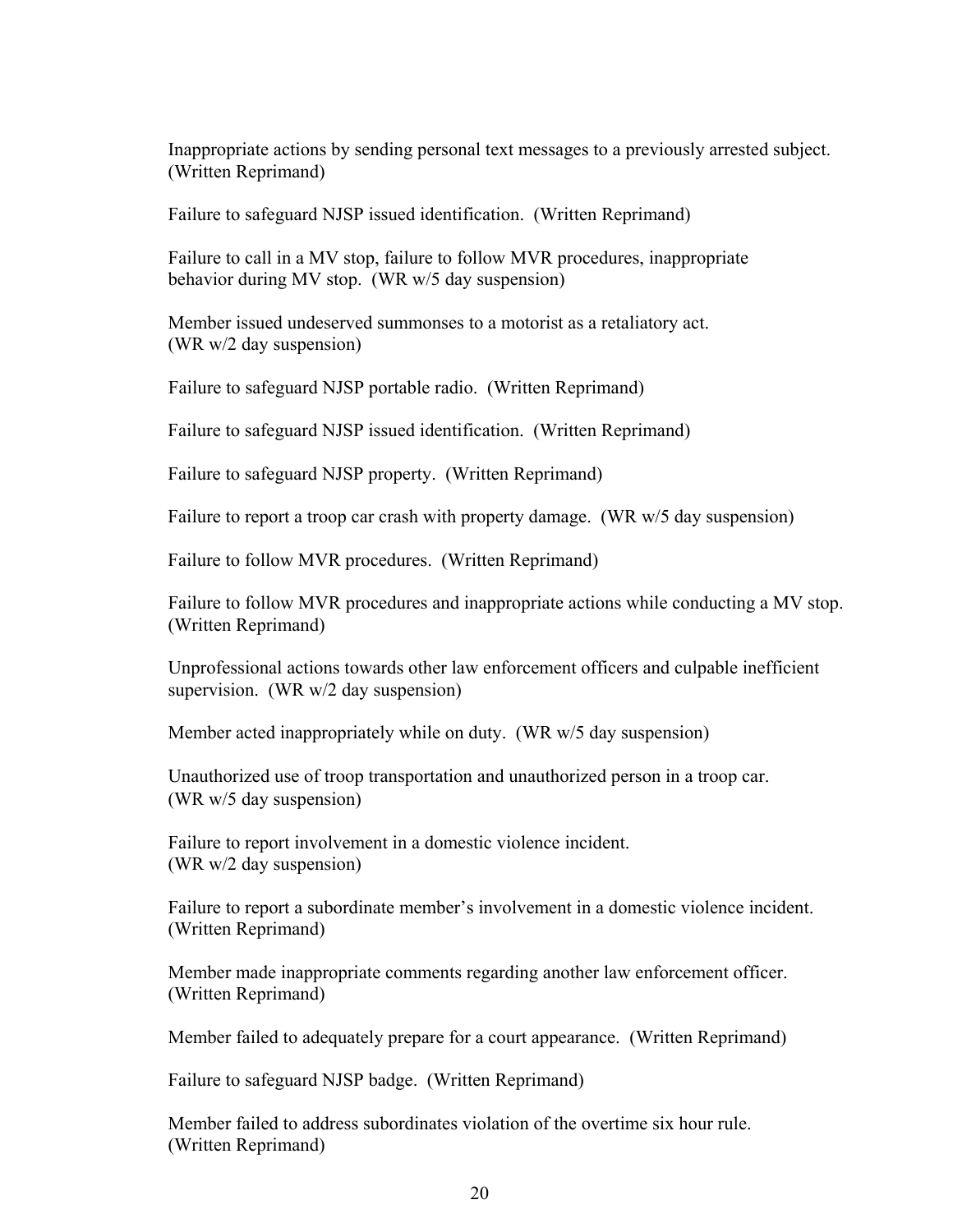Member failed to follow overtime procedures. (Written Reprimand)

Failure to safeguard NJSP issued identification. (Written Reprimand)

Unauthorized use of troop transportation involving a crash. (WR w/5 day suspension)

Member failed to carry duty weapon while off duty. (Written Reprimand)

Member failed to follow pursuit policy and MVR procedures. (Written Reprimand)

Failure to safeguard NJSP issued identification. (Written Reprimand)

Member failed to obtain authorization for outside employment and failed to submit a vacation itinerary. (WR w/2 day suspension)

Member failed to obtain authorization for outside employment and failed to submit a vacation itinerary. (WR w/2 day suspension)

Member disobeyed a written order. (WR w/3 day suspension)

Member improperly handled a firearm. (Written Reprimand)

Member disseminated an inappropriate photograph of another member. (Written Reprimand)

Failure to safeguard NJSP portable radio. (Written Reprimand)

Failure to safeguard NJSP portable radio. (Written Reprimand)

Failure to safeguard NJSP issued identification. (Written Reprimand)

Failure to safeguard NJSP issued identification. (Written Reprimand)

Member used profanity, made inappropriate comments and failed to get authorization before conducting a strip search. (Written Reprimand)

Failure to safeguard NJSP property. (Written Reprimand)

Failure to safeguard NJSP issued identification. (Written Reprimand)

Failure to safeguard NJSP issued identification. (Written Reprimand)

Member acted inappropriately off duty and failed to safeguard NJSP property. (Written Reprimand)

Failure to safeguard NJSP property. (Written Reprimand)

Failure to safeguard NJSP property. (Written Reprimand)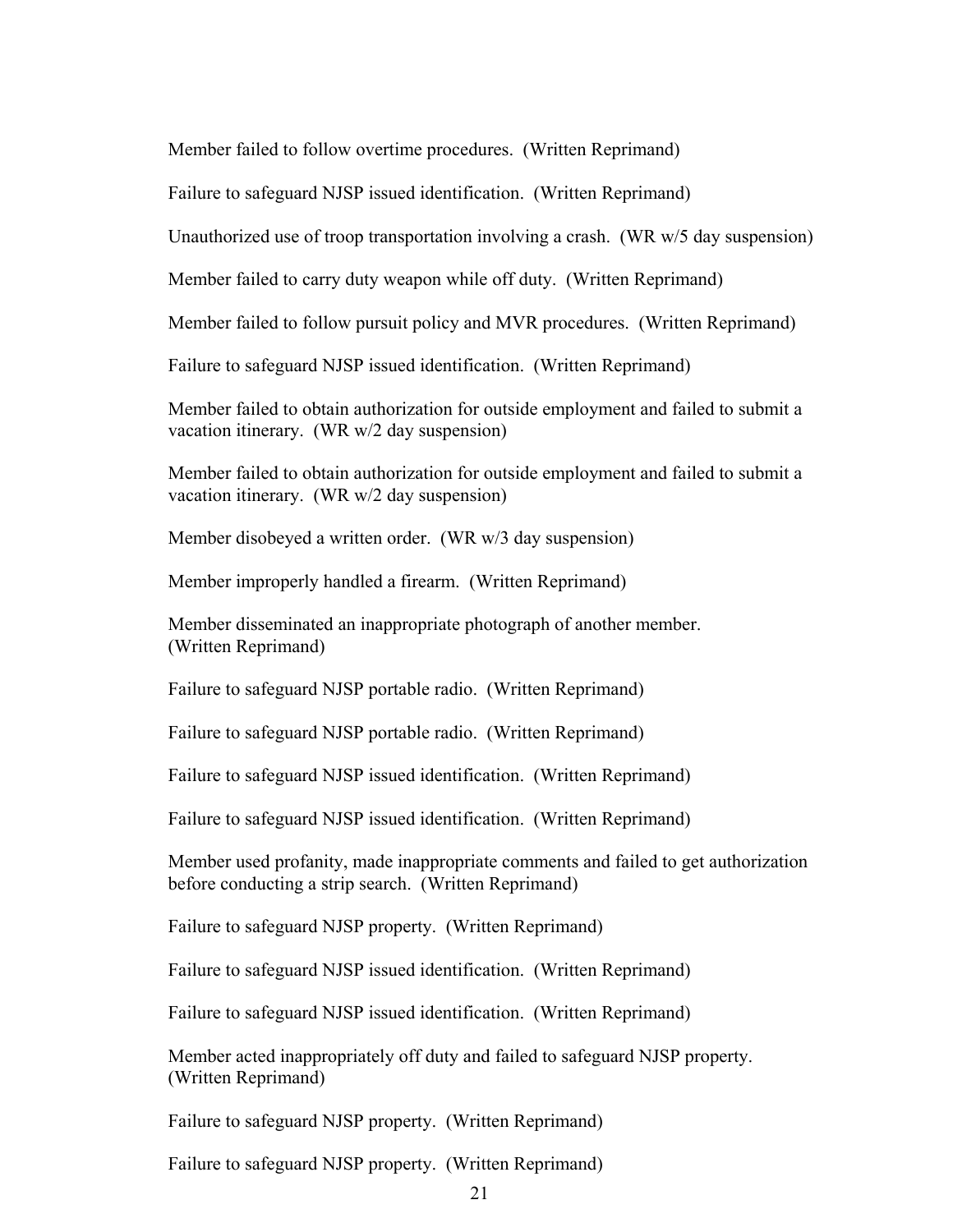Member improperly used a Division computer for a non-law enforcement related purpose. (WR w/5 day suspension)

Member unsafely operated troop transportation causing damage. (WR w/2 day suspension)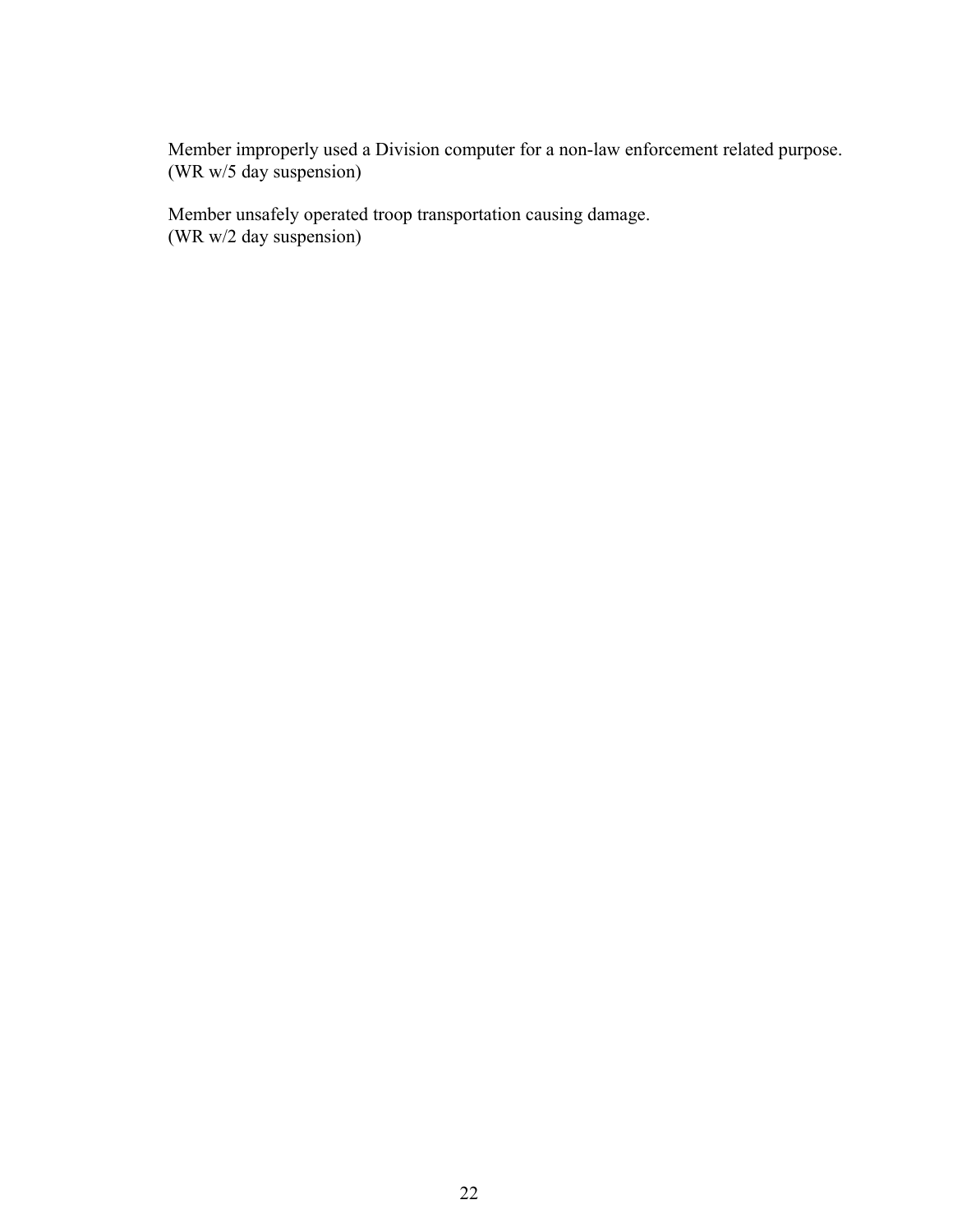## **SUMMARY OF COMPLETED CASES RESULTING IN DISCIPLINE REPORTING PERIOD: JANUARY 1, 2017, THROUGH DECEMBER 31, 2017**

| Actions Taken for Cases by Category <sup>4</sup> in Year 2017 |                                                           |                                                                                  |                           |                           |  |  |
|---------------------------------------------------------------|-----------------------------------------------------------|----------------------------------------------------------------------------------|---------------------------|---------------------------|--|--|
| Complaint<br>Classification                                   | Counseling/<br><b>Performance Notice</b><br><b>Issued</b> | <b>Minor Discipline/</b><br><b>Including Written</b><br><b>Reprimands Issued</b> | <b>Summary Discipline</b> | <b>General Discipline</b> |  |  |
| <b>Improper Search</b>                                        | $\bf{0}$                                                  | $\bf{0}$                                                                         | $\bf{0}$                  | $\pmb{0}$                 |  |  |
| <b>Theft</b>                                                  | $\bf{0}$                                                  | $\bf{0}$                                                                         | $\bf{0}$                  | $\mathbf{1}$              |  |  |
| Assault                                                       | $\bf{0}$                                                  | $\bf{0}$                                                                         | $\bf{0}$                  | $\overline{2}$            |  |  |
| <b>Excessive Force</b>                                        | $\bf{0}$                                                  | $\bf{0}$                                                                         | $\bf{0}$                  | $\bf{0}$                  |  |  |
| <b>Differential</b><br><b>Treatment</b>                       | $\bf{0}$                                                  | $\bf{0}$                                                                         | $\bf{0}$                  | $\bf{0}$                  |  |  |
| Other Harassment                                              | $\bf{0}$                                                  | $\mathbf{1}$                                                                     | $\bf{0}$                  | $\bf{0}$                  |  |  |
| <b>Domestic Violence</b>                                      | $\bf{0}$                                                  | $\bf{0}$                                                                         | $\bf{0}$                  | $\overline{7}$            |  |  |
| <b>Drug Violation</b>                                         | $\bf{0}$                                                  | $\bf{0}$                                                                         | $\bf{0}$                  | $\bf{0}$                  |  |  |
| <b>Alcohol Violation</b>                                      | $\bf{0}$                                                  | $\mathbf{1}$                                                                     | $\bf{0}$                  | $\overline{7}$            |  |  |
| <b>False Arrest</b>                                           | $\overline{2}$                                            | $\mathbf{1}$                                                                     | $\bf{0}$                  | $\bf{0}$                  |  |  |
| Failure to perform<br>duty                                    | 8                                                         | 17                                                                               | $\bf{0}$                  | $\mathbf{1}$              |  |  |
| <b>Driving violation</b>                                      | $\pmb{0}$                                                 | 5                                                                                | $\pmb{0}$                 | $\pmb{0}$                 |  |  |
| Attitude and<br>Demeanor                                      | $\overline{\mathbf{4}}$                                   | 3                                                                                | $\bf{0}$                  | $\bf{0}$                  |  |  |
| <b>Admin. Violation</b>                                       | 88                                                        | 46                                                                               | $\boldsymbol{2}$          | $\boldsymbol{2}$          |  |  |
| Other                                                         | 23                                                        | 21                                                                               | $\boldsymbol{2}$          | $\bf{8}$                  |  |  |
| <b>Totals</b>                                                 | 125                                                       | 95                                                                               | $\overline{\mathbf{4}}$   | 28                        |  |  |

**\*NOTE : This chart contains all disciplinary actions imposed in misconduct cases completed during the calendar year, regardless of the year the case was initiated.**

**In some cases, a reportable incident may contain multiple allegations and principals. In cases with multiple substantiated allegations, the resulting discipline against a member is listed next to the Complaint Classification category considered the most severe.**

**Summary does not include members who retired or were terminated prior to the imposition of the discipline.**

<sup>&</sup>lt;sup>4</sup> In prior annual reports, the OPS included the following five discipline categorties: counseling/performance notice issued; written reprimand issued; minor discipline; summary discipline; and general discipline. "Minor discipline" was defined as any discipline that included a written reprimand with up to five days of suspenstion, while "written reprimand" was defined as a written reprimand with no days of suspension. In consideration of the current report, the OPS made the decision to combine "written reprimand" and "minor discipline" into one category to avoid any potential confusion, since both of these categories are technically considered to be minor discipline. Therefore, for the 2017 annual report, the two categories are combined into one classification of "minor discipline."